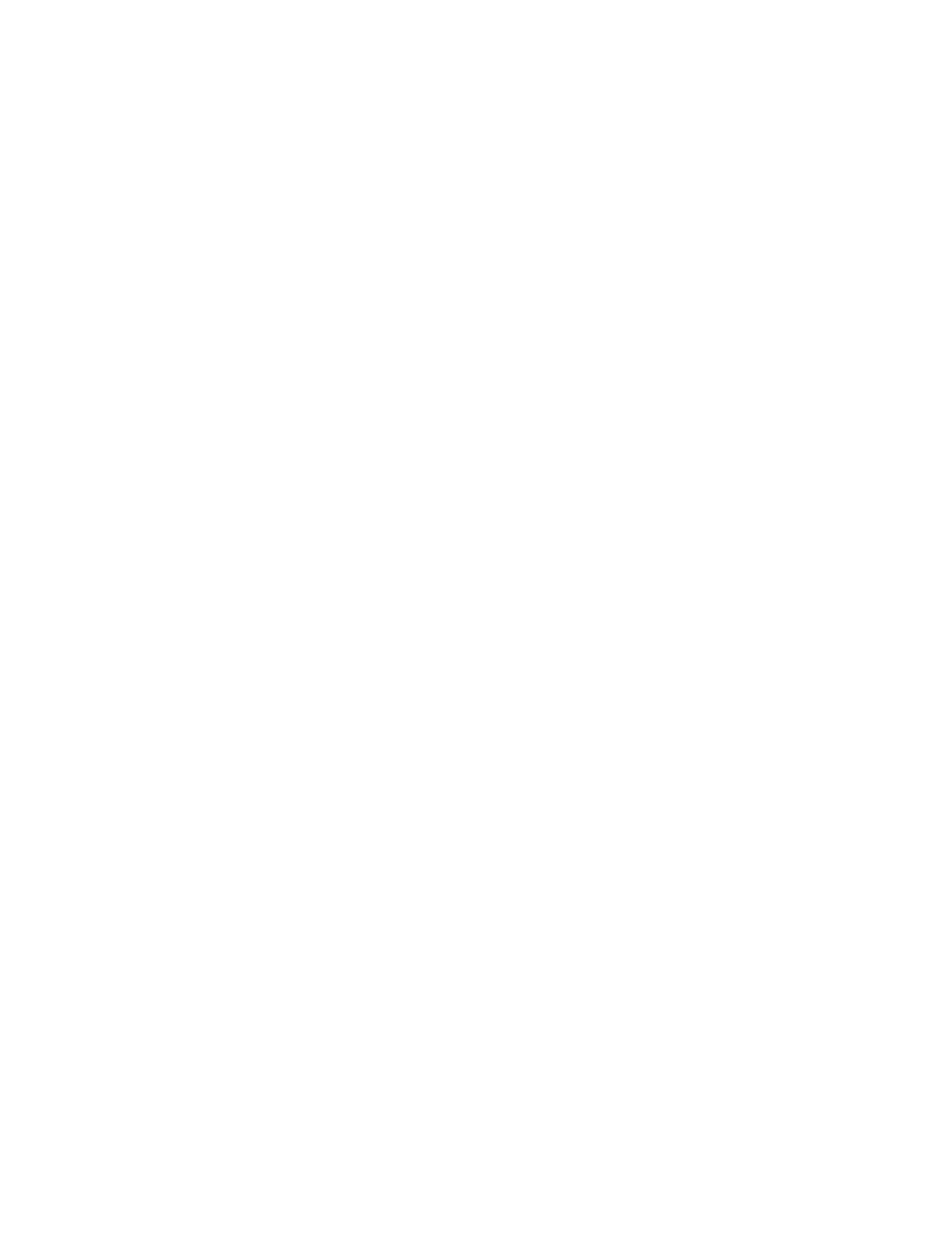## INSTRUCTIONS FOR PREPARATION OF

# Weekly Report of Selected Assets and Liabilities of Domestically Chartered Commercial Banks and U.S. Branches and Agencies of Foreign Banks FR 2644

### **General Instructions**

Unless otherwise noted, all instructions apply to FFIEC 031, 041, 051, and 002 reporters.

### Purpose of Report

The Weekly Report of Selected Assets and Liabilities of Domestically Chartered Commercial Banks and U.S. Branches and Agencies of Foreign Banks (FR 2644) collects balance sheet data from U.S. domestically chartered commercial banks and U.S. branches and agencies of foreign banks each week. The data are used to construct estimates of bank credit, balance sheet data for the U.S. banking industry, and sources and uses of banks' funds, as well as to analyze banking developments.

Data are made available to the public each week in the H.8 Statistical Release, *Assets and Liabilities of Commercial Banks in the United States*. Various measures constructed from the data are included in highfrequency materials prepared for the Board of Gover nors and in periodic analyses provided to the Board and to the Federal Open Market Committee. The data are also used by other government agencies, the banking industry, the financial press, and others.

### Scope

The FR 2644 report is a shortened version of the quarterly reports that are required to be submitted to federal banking supervisory agencies by U.S. domestically chartered banks and by U.S. branches and agencies of foreign banks. These quarterly reports-the Report of Condition and Income (FFIEC 031, 041, or 051) filed by U.S. domestically chartered banks and the Report of Assets and Liabilities of U.S. Branches and Agencies of Foreign Banks (FFIEC 002)-are hereafter referred to as the Call Report(s).

**FFIEC 031, 041, and 051 reporters:** The FR 2644 report covers only the domestic offices of the reporting bank: the bank's head office; all branches located in the 50 states of the United States, in the District of Columbia, or on a U.S. military facility wherever located; and subsidiaries (except Edge and agreement corporations) located in the 50 states of the United States or the District of Columbia that are consolidated in the domestic-office Call Report. For purposes of this report, International Banking Facilities (IBFs) are considered foreign, not domestic, offices of a reporting bank.

**FFIEC 031 reporters:** For U.S. domestically chartered commercial banks with ''foreign'' offices (that is, branches or subsidiaries located in Puerto Rico, in U.S. territories and possessions, or in foreign countries), Edge or agreement subsidiaries (including both their U.S. and their foreign offices), or an IBF, FR 2644 report coverage is the same as the domestic office portion of the Consolidated Reports of Condition and Income for a Bank with Domestic and Foreign Offices (FFIEC 031).

**FFIEC 041 and 051 reporters:** For U.S. domestically chartered commercial banks with only domestic offices, FR 2644 report coverage is the same as the Consolidated Reports of Condition and Income for a Bank with Domestic Offices Only (FFIEC 041 and 051).

**FFIEC 002 reporters:** For the purposes of the FR 2644 report, ''U.S. branches and agencies'' are those institutions domiciled in the 50 states of the United States and the District of Columbia and ''for eign banks'' are those companies that are organized under the laws of a foreign (non-U.S.) country, Puerto Rico, or a U.S. territory or possession that engage in the business of banking. Unlike data collected on the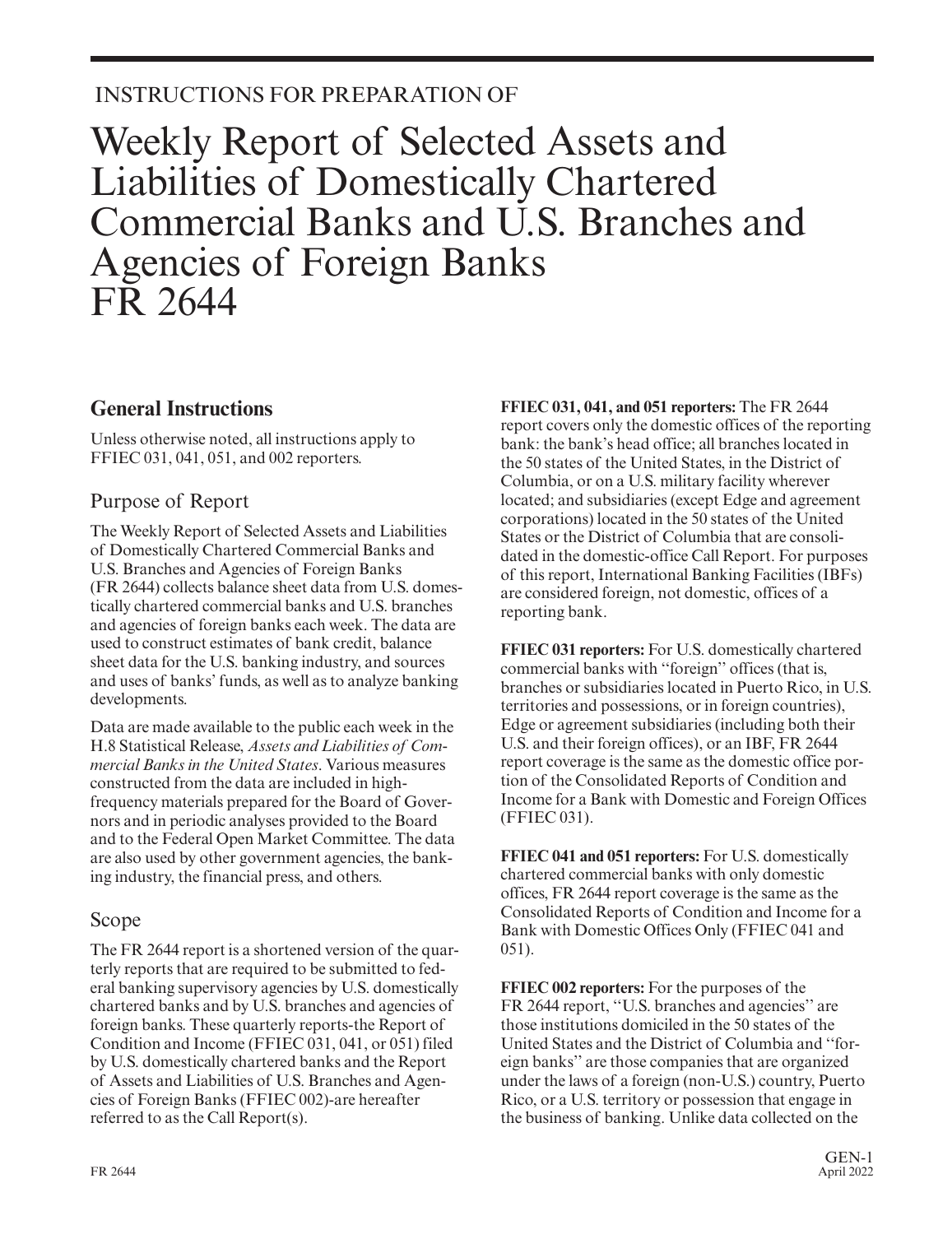## General Instructions

FFIEC 002, data collected on this report exclude the IBFs of the reporting entities.

### Preparation of Reports

Report all balances as of the close of business on Wednesday of each week. All dollar amounts should be reported to the nearest thousand. In general, negative and null entries are not appropriate for this report. Respondents should notify their Reserve Bank for guidance if negative entries are warranted.

### Consolidation and Inter-office Relationships

**FFIEC 031 reporters:** For U.S. domestically chartered banks with ''foreign'' offices, the basis and instructions for consolidation correspond to the domestic-office portion of the FFIEC 031. That is, domestic branches and majority-owned domestic subsidiaries that meet the tests of significance (as described in the General Instructions of the Call Report) are to be fully consolidated line by line on this report. However, accounts of domestic subsidiaries that are not available on a timely basis may be consolidated with a lag, or amounts reported for such subsidiaries may be estimated for use in the weekly process of consolidation.

Moreover, all individual asset and liability items should exclude, to the extent possible, the asset and liability relationships with ''foreign'' offices. For purposes of this report, all such relationships and transactions should be reported on a net basis either in item 5.a, ''Net due from related foreign offices,'' or in item 9.a, ''Net due to related foreign offices.'' When line-by-line exclusion of transactions with foreign offices is not possible within the given time schedule, amounts to be excluded may be estimated.

**FFIEC 041 and 051 reporters:** For U.S. domestically chartered commercial banks with domestic offices only, the basis and instructions for consolidation correspond to the FFIEC 041 and 051. That is, domestic branches and majority-owned domestic subsidiaries that meet the tests of significance (as described in the General Instructions of the Call Report) are to be fully consolidated line by line on this report. However, accounts of domestic subsidiaries that are not available on a timely basis may be consolidated with a lag, or

amounts reported for such subsidiaries may be estimated for use in the weekly process of consolidation.

**FFIEC 002 reporters:** For U.S. branches and agencies of foreign banks, the basis and instructions for consolidation are identical to those used for reporting the FFIEC 002. Each designated branch or agency of a given foreign bank is requested to file a separate report unless the foreign bank submitted a consolidated FFIEC 002 for two or more of its offices. In such cases, a consolidated FR 2644 also should be filed. Respondents should notify their Federal Reserve Bank of any deviation from this stated consolidation policy.

Moreover, all individual asset and liability items should exclude the asset and liability relationships with respondents' own IBFs. For purposes of this report, all such relationships and transactions should be reported on a net basis either in item 5.a, "Net due from related foreign offices," or in item 9.a, "Net due to related for eign offices." When line-by-line exclusion of transactions with IBFs is not possible within the given time schedule, amounts to be excluded may be estimated.

### Mergers and Other Structure Activity

In case of mergers, acquisitions, or large transfers of assets, respondents should contact their Federal Reserve Bank. The Federal Reserve Bank will typically request that the respondent provide special information regarding the effects of mergers and other structure activity on the data contained in this report.

### Foreign (non-U.S.) Currency-Denominated Transactions

**Conversion to U.S. dollars.** Transactions denominated in non-U.S. currency must be valued in U.S. dollars each reporting week at either the exchange rate prevailing on the Tuesday immediately preceding (that is, the day before) the Wednesday report date ("Tuesday method") or the exchange rate prevailing on the Wednesday report date ("report day method").

Regardless of which of the above two options is elected, a consistent series of exchange rate quotations must be used. Once respondents choose to value for eign currency transactions by using either the Tuesday method or the report day method, they must use that method consistently over time for all Federal Reserve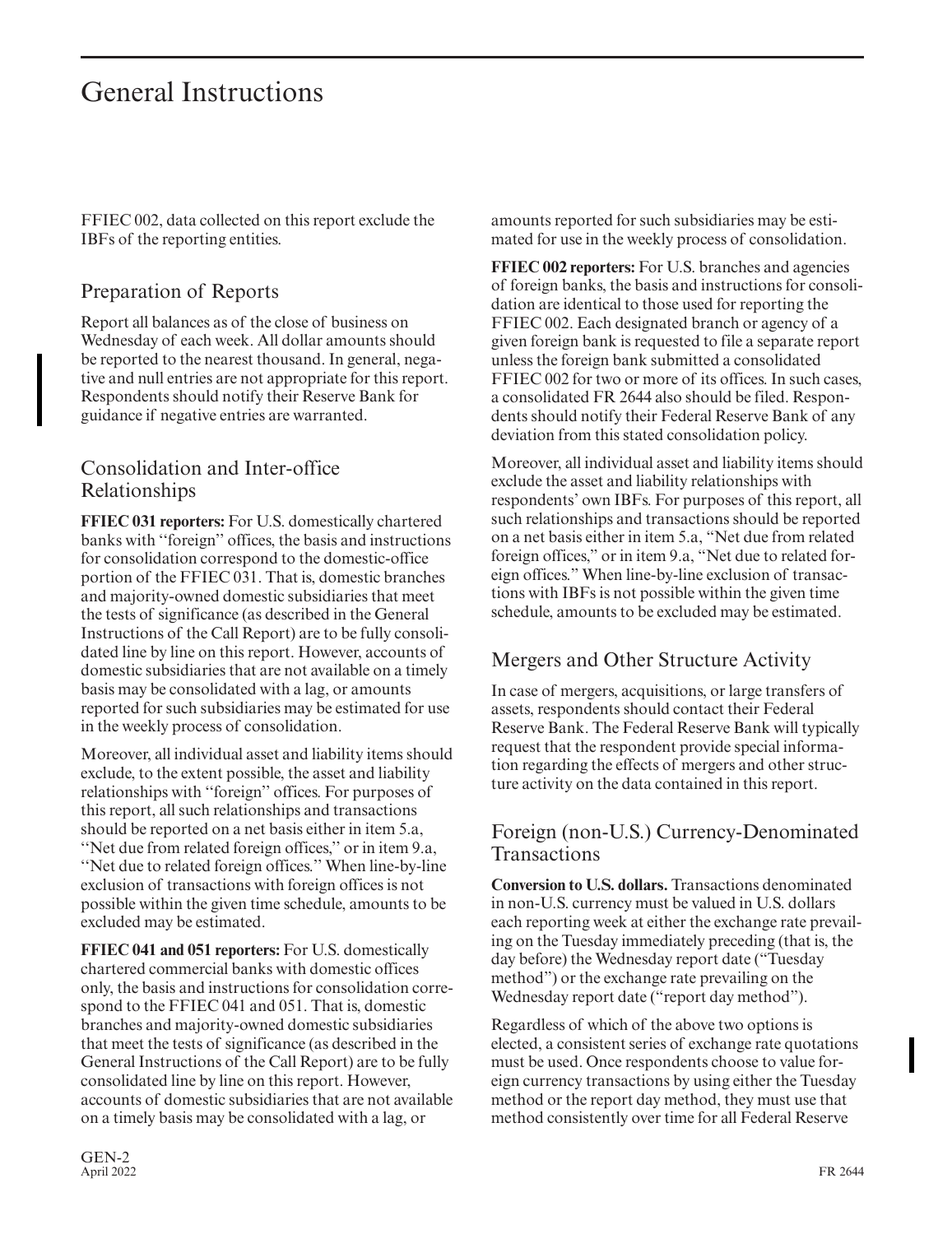# General Instructions

reports. If at some future time respondents wish to change their valuation procedure from one of these two methods to the other, the change must be applied

to all Federal Reserve reports and then used consistently thereafter. Respondents should notify their Federal Reserve Bank of any such change.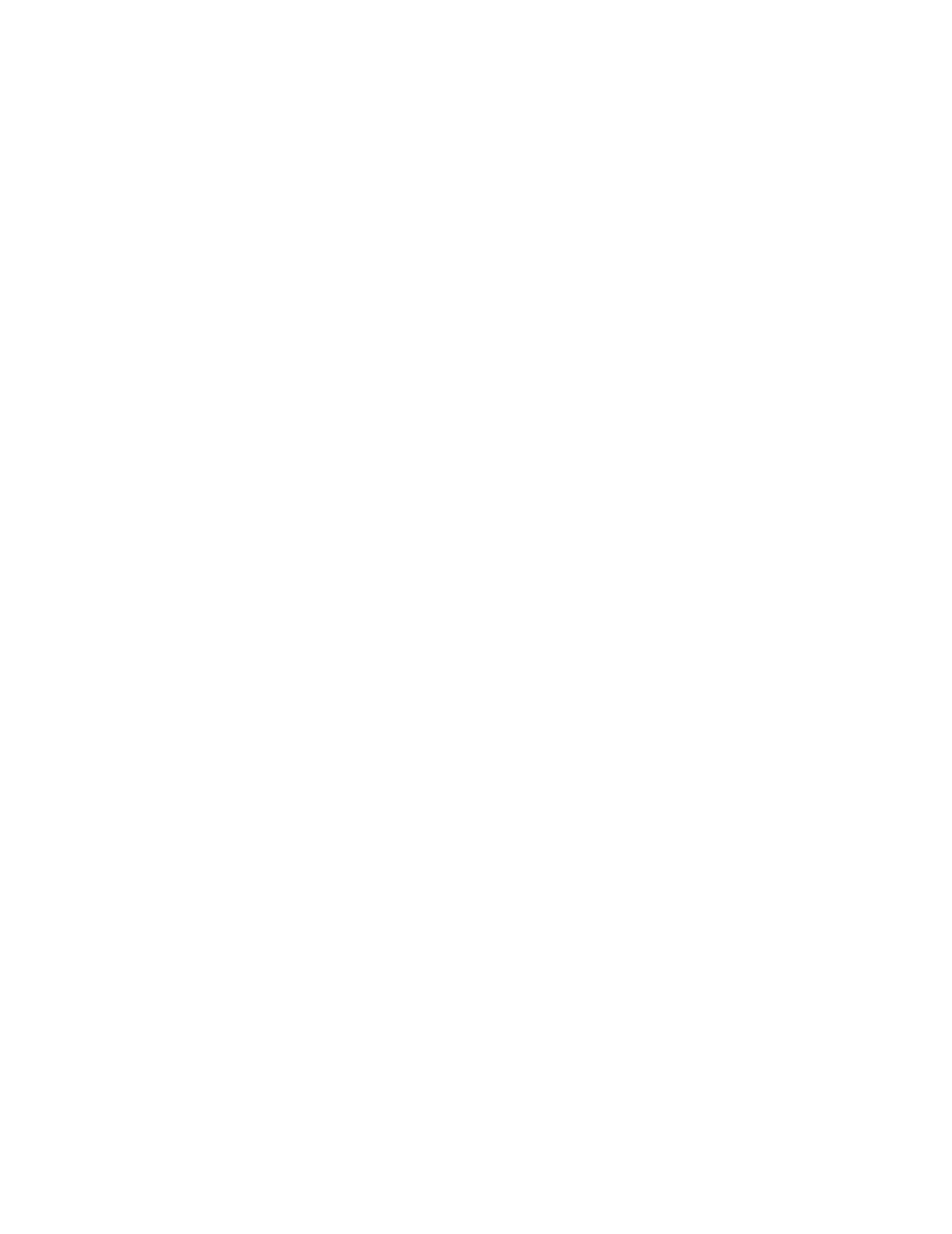## LINE ITEM INSTRUCTIONS FOR

# Weekly Report of Selected Assets and Liabilities of Domestically Chartered Commercial Banks and U.S. Branches and Agencies of Foreign Banks FR 2644

### **Definitions of Items**

In general, definitions of items on the FR 2644 report correspond to item definitions on the Call Reports. Tables that indicate the item-by-item relationship between the FR 2644 report and the quarterly Reports of Condition and Income (FFIEC 031, 041, and 051) and the quarterly Report of Assets and Liabilities of U.S. Branches and Agencies of Foreign Banks (FFIEC 002) accompany these instructions.

**FFIEC 031 reporters:** For U.S. domestically chartered commercial banks with "foreign" offices, the stated Call Report references are to the domestic-office portion of the FFIEC 031.

**FFIEC 041 reporters:** For U.S. domestically chartered commercial banks with domestic offices only, the stated Call Report references are to the FFIEC 041.

**FFIEC 051 reporters:** For U.S. domestically chartered commercial banks with domestic offices and less than \$5 billion in total assets, the stated Call Report references are to the FFIEC 051.

**FFIEC 002 reporters:** For U.S. branches and agencies of foreign banks, since the office coverage of the FR 2644 report excludes respondents' own IBFs, stated Call Report references, unless otherwise indicated, correspond to Column A (Total reporting branch or agency including its IBF) minus Column B (IBF only) of the FFIEC 002 report.

For items that correspond exactly to items on the Call Reports, detailed definitions are not repeated in these instructions. For such definitions, please refer to the instructions as well as the glossary on the FFIEC's website for preparation of the appropriate Call Report. (For FFIEC 031 and 041 reporters: [https://](https://www.ffiec.gov/forms031.htm) [www.ffiec.gov/forms031.htm](https://www.ffiec.gov/forms031.htm) , for FFIEC 051 reporters: [https://www.ffiec.gov/forms051.htm,](https://www.ffiec.gov/forms051.htm) and for

#### FFIEC 002 reporters: [https://www.ffiec.gov/](https://www.ffiec.gov/forms002.htm)

[forms002.htm\)](https://www.ffiec.gov/forms002.htm) For items that do not correspond exactly to items on the Call Reports, or where additional instructions are needed, specific supplementary instructions are provided below.

### **Supplementary Instructions**

#### **Item 1. Cash and balances due from depository institutions.**

For all reporters, include currency and coin, cash items in process of collection (including unposted debits and currency and coin), balances due from both depository institutions in the U.S. and from banks in foreign countries and foreign central banks, and balances due from Federal Reserve Banks (including term deposits).

#### **Item 2. Securities (including securities reported as trading assets on the Call Report).**

**FFIEC 031, 041, and 002 reporters:** Include in each component of item 2 all securities of that type that are either held-to-maturity, available-for-sale, or held as trading assets and reported as such on the Call Reports (that is, reported on Call Report Schedule RC-D for FFIEC 031 and 041 filers or on Call Report Schedule RAL for FFIEC 002 filers). Also include equity securities with readily determinable fair values not held for trading.

**FFIEC 031 and 041 reporters:** If a domestically chartered bank is not a Call Report Schedule RC-D reporter but does hold some securities as trading assets, include those securities in item 5.b, "All other assets including trading assets," rather than in item 2.

**FFIEC 051 reporters:** Include in each component of item 2 all securities of that type that are either held-tomaturity or available-for-sale. Include any securities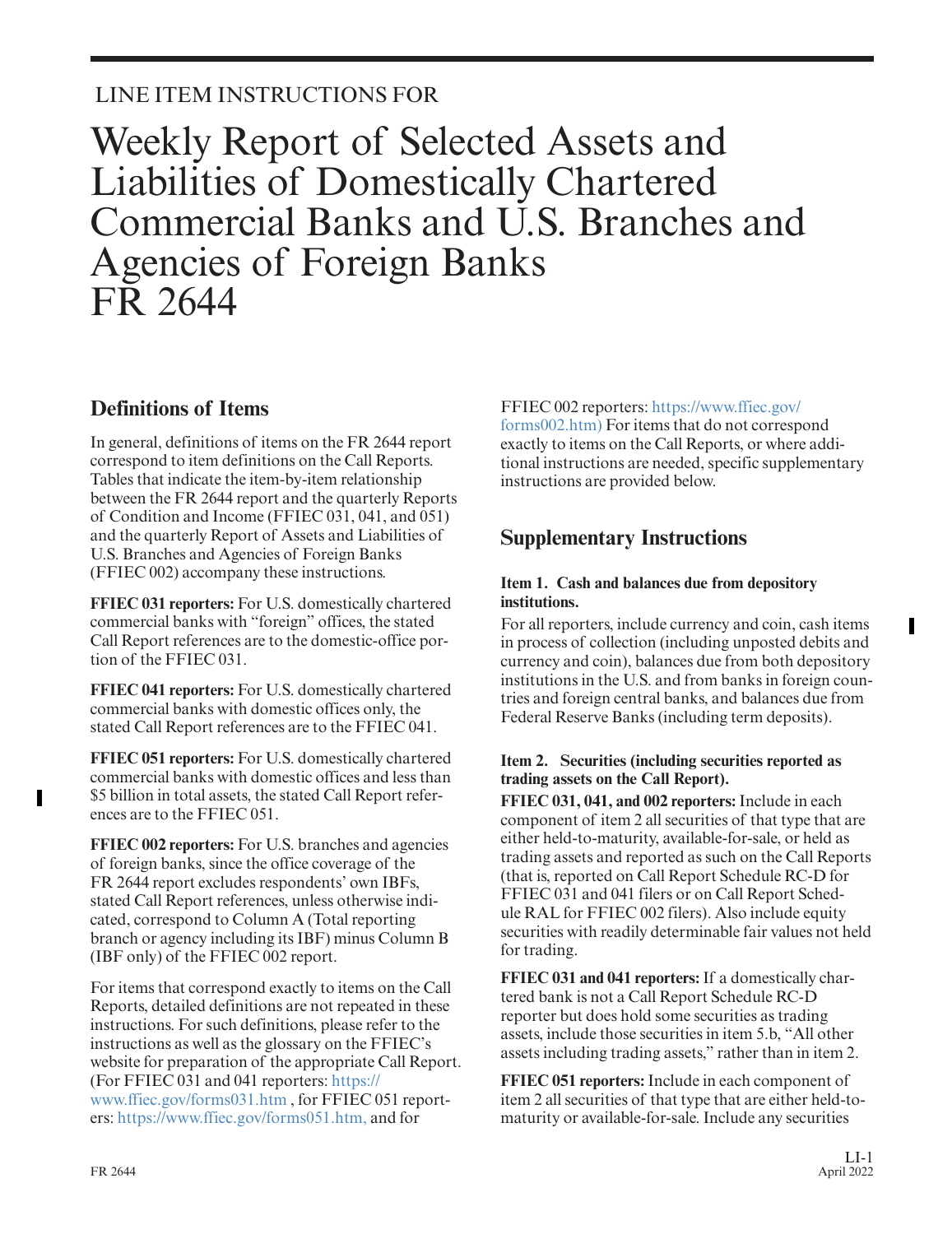held as trading assets in item 5.b, "All other assets including trading assets," rather than in item 2.

**FFIEC 031, 041, and 051 reporters:** For securities that are held-to-maturity, institutions that have adopted ASU 2016-13, which governs the accounting for credit losses, report the amortized cost net of any applicable allowance for credit losses.

#### **Item 2.a. U.S. Treasury securities and U.S. Government agency obligations:**

#### **Item 2.a(1). Mortgage-backed securities.**

For all reporters, include all residential mortgagebacked securities, whether held-to-maturity, availablefor-sale, or held-for-trading, guaranteed by U.S. Government agencies or issued by U.S. Governmentsponsored agencies. Include residential pass-thru securities and other residential mortgage-backed securities (including CMOs, REMICs, CMO and REMIC residuals, stripped mortgage-backed securities, and mortgage-backed commercial paper). Also include commercial mortgage-backed securities issued by U.S. Government-sponsored agencies.

#### **Item 2.a(2). Other U.S. Treasury and U.S. Government agency obligations.**

For all reporters, include all obligations, whether heldto- maturity, available-for-sale, or held-for-trading, other than mortgage-backed securities, issued by U.S. Government agencies or by U.S. Governmentsponsored agencies.

#### **Item 2.b. Other securities:**

#### **Item 2.b(1). Mortgage-backed securities.**

For all reporters, include all residential mortgagebacked securities, whether held-to-maturity, availablefor-sale, or held-for-trading, issued by non-U.S. Government issuers and by non-U.S. issuers. Include residential pass-thru securities and other residential mortgage-backed securities (including CMOs, REMICs, CMO and REMIC residuals, stripped mortgage-backed securities, and mortgage-backed commercial paper). Include those issued by others, but whose collateral consists of mortgage-backed securities guaranteed or issued by U.S. Government agencies or U.S. Government-sponsored agencies. Also include

all commercial mortgage-backed securities not issued by U.S. Government-sponsored agencies.

#### **Item 2.b(2). All other securities.**

For all reporters, include all other securities, whether held-to-maturity, available-for-sale, or held-fortrading, including commercial paper, securities issued by states and political subdivisions in the U.S., assetbacked securities, other domestic debt securities, for eign debt securities, and equity securities with readily determinable fair values not held for trading. Exclude privately issued mortgaged-backed securities (which are reported in item 2.b(1)). Also exclude other trading assets; thus, derivatives with a positive fair value and equity securities without a readily determinable fair value held for trading are included in item 5.b, "All other assets including trading assets" and loans held in the trading account are reported in the appropriate loan category, items 4.a through 4.f.

#### **Item 3. Federal funds sold and securities purchased under agreements to resell.**

For all reporters, include federal funds sold and securities purchased under agreements to resell with domestically chartered commercial banks and U.S. branches and agencies of foreign banks and all other entities, including nonbank brokers and dealers in securities, thrifts, and any Federal Home Loan Bank.

Institutions that have adopted ASU 2016-13, which governs the accounting for credit losses, report the amount in this line item net of any applicable allowance for credit losses.

#### **Item 4. Loans and leases (including loans reported as trading assets on the Call Report):**

For all reporters, all loans should be categorized according to security, borrower, or purpose. Loans covering two or more categories are sometimes difficult to categorize. In such instances, categorize the entire loan according to the major criterion.

Report the book value of all loans and leases before deduction of any general "Allowance for loan losses." For institutions that have adopted ASU 2016-13, the allowance for loan losses is the allowance for credit losses on loans and leases.

Additionally, in conformity with their treatment on the Call Reports, each loan item, 4.a through 4.f, should be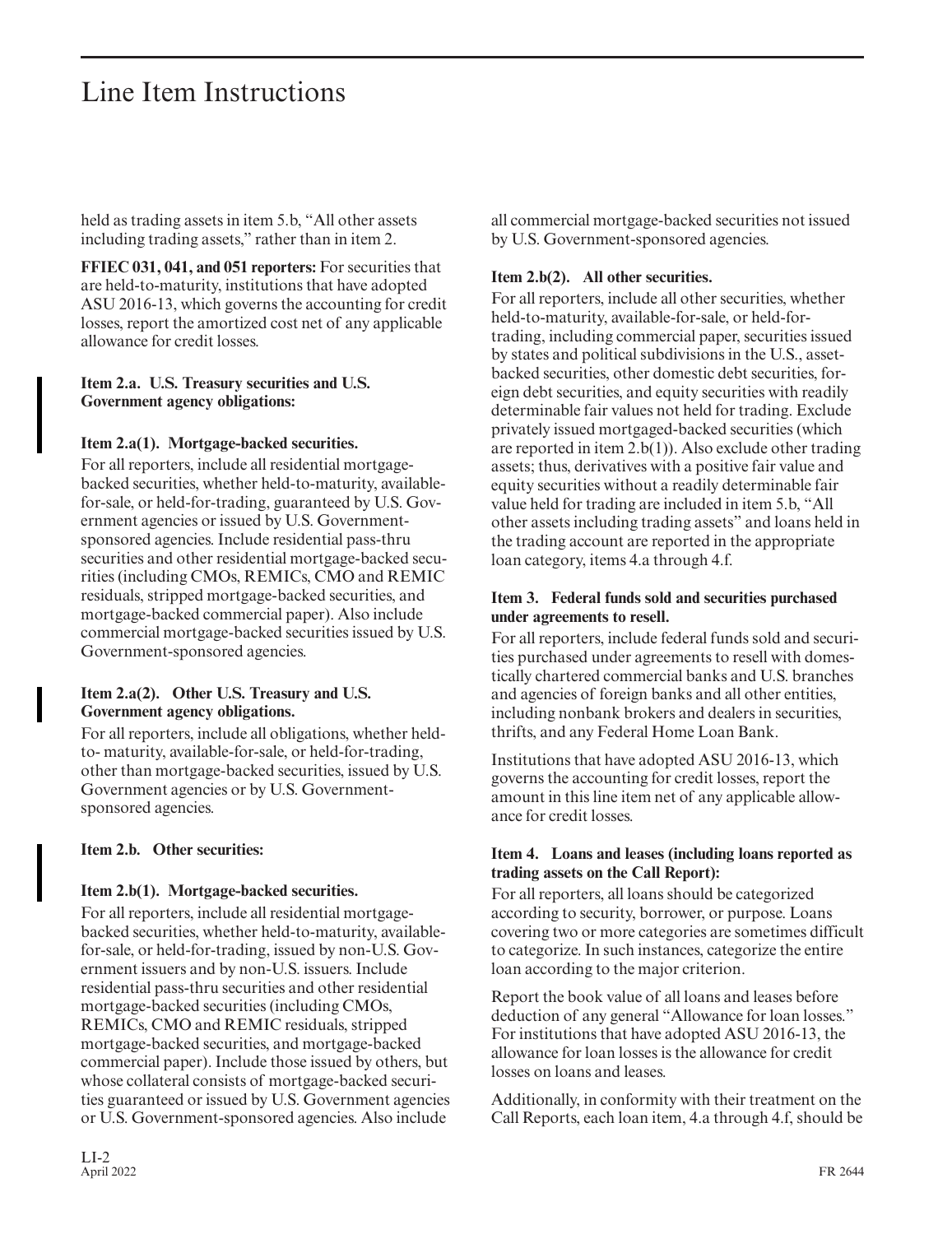reported net of unearned income (to the extent possible). Netting of any remaining unearned income should be performed on the FR 2644 loan item(s) most likely responsible for the unearned income. (That is, FR 2644 loan item(s) 4.a through 4.f should be reduced judgmentally by the amount of any remaining unearned income.)

**FFIEC 031, 041, and 002 reporters:** In addition to loans reported on Call Report Schedule RC-C for FFIEC 031 and 041 filers or reported on Call Report Schedule C for FFIEC 002 filers, include in each loan item all loans of that type that are held as trading assets and reported as such on the Call Reports (that is, reported on Call Report Schedule RC-D for FFIEC 031 and 041 filers or on Call Report Schedule RAL for FFIEC 002 filers).

**FFIEC 031 and 041 reporters:** If a domestically chartered bank is not a Call Report Schedule RC-D reporter but does hold some loans as trading assets, include those loans in item 5.b, "All other assets including trading assets," rather than in items 4.a through 4.f.

**FFIEC 051 reporters:** Include any loans held as trading assets in item 5.b, "All other assets including trading assets," rather than in items 4.a through 4.f.

**FFIEC 002 reporters:** Report loans net of any specific reserves established for specific loans.

#### **Item 4.a. Loans secured by real estate:**

For all reporters, include all loans secured by real estate (other than those to states and political subdivisions) regardless of purpose and regardless of whether originated by the reporting bank, purchased from others, or first or junior lien. Include all such loans held as trading assets.

#### **Item 4.a.(1). Construction, land development, and other land loans.**

For all reporters, include loans secured by real estate made to finance (a) land development preparatory to erecting new structures or (b) the on-site construction of industrial, commercial, residential, or farm buildings. Include loans for the purpose of constructing 1–4 family residential properties, which will secure the loan, as well as all construction loans for purposes other than constructing 1–4 family residential properties. Also include loans for the development of building lots and loans secured by vacant land. "Construction" loans include loans for additions or alterations to, and demolition of, existing structures. Combination construction-permanent loans are reported in this item until construction is completed or principal amortization begins, at which time the loans should be reported in the appropriate category.

#### **Item 4.a.(2). Secured by farmland.**

For all reporters, include loans secured by farmland and improvements. Farmland includes all land known to be used or usable for agricultural purposes, such as crop and livestock production. Farmland includes grazing or pasture land, whether tillable or not and whether wooded or not. Include loans secured by farmland that are guaranteed by the Farmers Home Administration (FmHA) or by the Small Business Administration (SBA) and that are extended, serviced, and collected by any party other than FmHA or SBA.

#### **Item 4.a.(3). Secured by 1-4 family residential properties:**

#### **Item 4.a.(3)(a). Revolving, open-end loans secured by 1–4 family residential properties and extended under lines of credit.**

For all reporters, include all open-end loans secured by 1–4 family residential properties and extended under lines of credit. These loans are typically junior liens accessed by check or credit card. Also include those loans for which the draw periods have ended and the loans have converted to non-revolving closed-end status, as well as amounts drawn on HELOCs during draw periods that borrowers have converted to closedend status prior to the end of these periods (HELOC flex products).

#### **Item 4.a.(3)(b). Closed-end loans secured by 1-4 family residential properties.**

For all reporters, include all closed-end loans secured by 1–4 family residential properties, both first and junior liens.

#### **Item 4.a.(4). Secured by multifamily (5 or more) residential properties.**

For all reporters, include loans secured by (a) nonfarm properties with 5 or more dwelling units in structures (including apartment buildings and apartment hotels)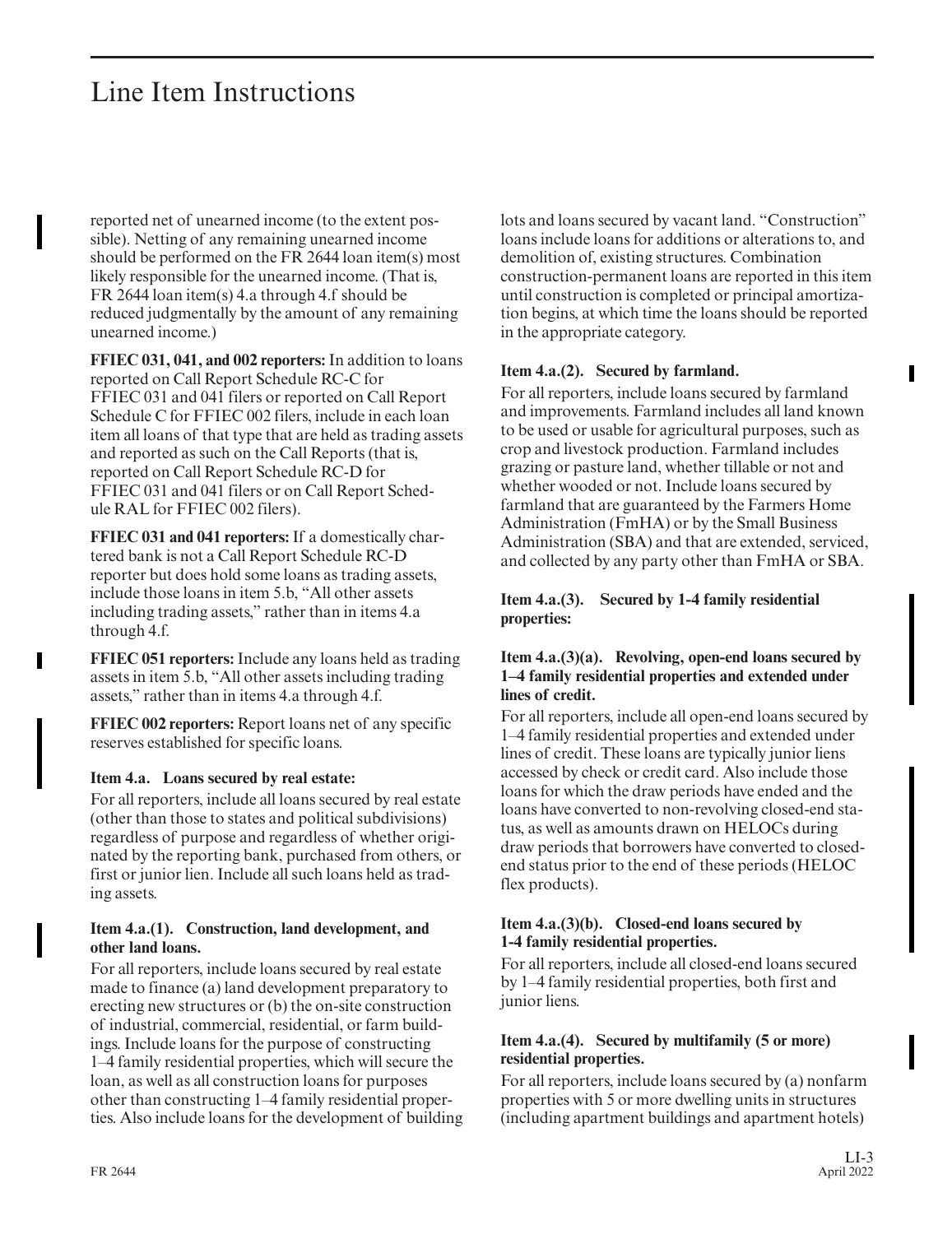used to accommodate households on a permanent basis; (b) cooperative-type apartment buildings containing 5 or more dwellings units; and (c) 5 or more housekeeping dwellings with commercial units combined where use is primarily residential.

#### **Item 4.a.(5). Secured by nonfarm nonresidential properties.**

For all reporters, include loans secured by nonfarm nonresidential properties such as business and industrial properties, hotels, motels, churches, hospitals, clubs, lodges, golf courses, living facilities, and educational and charitable institutions. Include loans secured by owner-occupied nonfarm nonresidential properties for which the primary source of repayment is the cash flow from the ongoing operations and activities conducted by the party who owns the property. Also include loans secured by other nonfarm nonresidential properties where the primary source of repayment (at least 50 percent) is derived from rental income associated with the property.

This includes loans secured by hotels, motels, assistedliving facilities, mini-storage facilities, dormitories, and similar properties. Exclude loans for nonfarm nonresidential property construction and land development purposes (include in item 4.a(1)).

#### **Item 4.b. Loans to, and acceptances of, commercial banks in the U.S. (including U.S. branches and agencies of foreign banks).**

For all reporters, include all loans (other than those secured by real estate), including overdrafts, to domestic commercial banks and U.S. branches and agencies of foreign banks. Include the reporting bank's own acceptances discounted and held in its portfolio when the account party is another depository institution. Exclude loans to bank holding companies, loans to foreign banks, and loans to other depository institutions such as savings banks, savings and loan associations, and credit unions (include in item 4.f).

**FFIEC 041 reporters less than \$300 million in assets and 051 reporters:** Report loans to depository institutions and acceptances of other banks.

#### **Item 4.c. Commercial and industrial loans.**

For all reporters, include loans for commercial and industrial purposes to sole proprietorships, partner-

LI-4<br>April 2022 April 2022 FR 2644

ships, corporations, other business enterprises, and to individuals, whether secured (other than by real estate) or unsecured, installment, or single-payment, originated by the reporting bank or purchased from others, to U.S. and non-U.S. addressees. Include the reporting bank's own acceptances that it holds in its portfolio when the account party is a commercial and industrial enterprise. Include loans extended under credit cards and other related plans issued in the name of a commercial and industrial enterprise. Include all such loans held as trading assets.

**Item 4.d. Loans to individuals for household, family, and other personal expenditures (i.e., consumer loans) (if FFIEC 002 reporter, enter zero and include in item 4.f):**

#### **Item 4.d.(1). Credit cards and other revolving credit plans.**

**FFIEC 031, 041, and 051 reporters:** Include all extensions of credit to individuals for household, family, and other personal expenditures arising from credit cards or from prearranged overdraft plans, whether originated or purchased. Exclude loans secured by real estate (i.e., revolving home equity lines of credit) (include in the appropriate category of item 4.a). Deposits accumulated by borrowers for payment of personal loans ("hypothecated deposits") should be netted against related loans. Include all such loans held as trading assets.

**FFIEC 002 reporters**: Enter zero and include credit cards and other revolving credit plans in item 4.f.

#### **Item 4.d.(2). Automobile loans.**

**FFIEC 031, 041, and 051 reporters:** Include all consumer loans extended for the purpose of purchasing new and used passenger cars and other vehicles, such as minivans, pickup trucks, and sport utility vehicles for personal use. Exclude consumer loans made for the purchase of motorcycles, boats, recreational vehicles, golf carts, and airplanes (include in 4.d(3)). Include both direct and indirect consumer automobile loans as well as retail installment paper purchased by the bank from automobile dealers. This item excludes consumer loans secured by automobiles already paid for (include in 4.d.(3)). Include all such loans held as trading assets.

**FFIEC 002 reporters:** Enter zero and include automobile loans in item 4.f.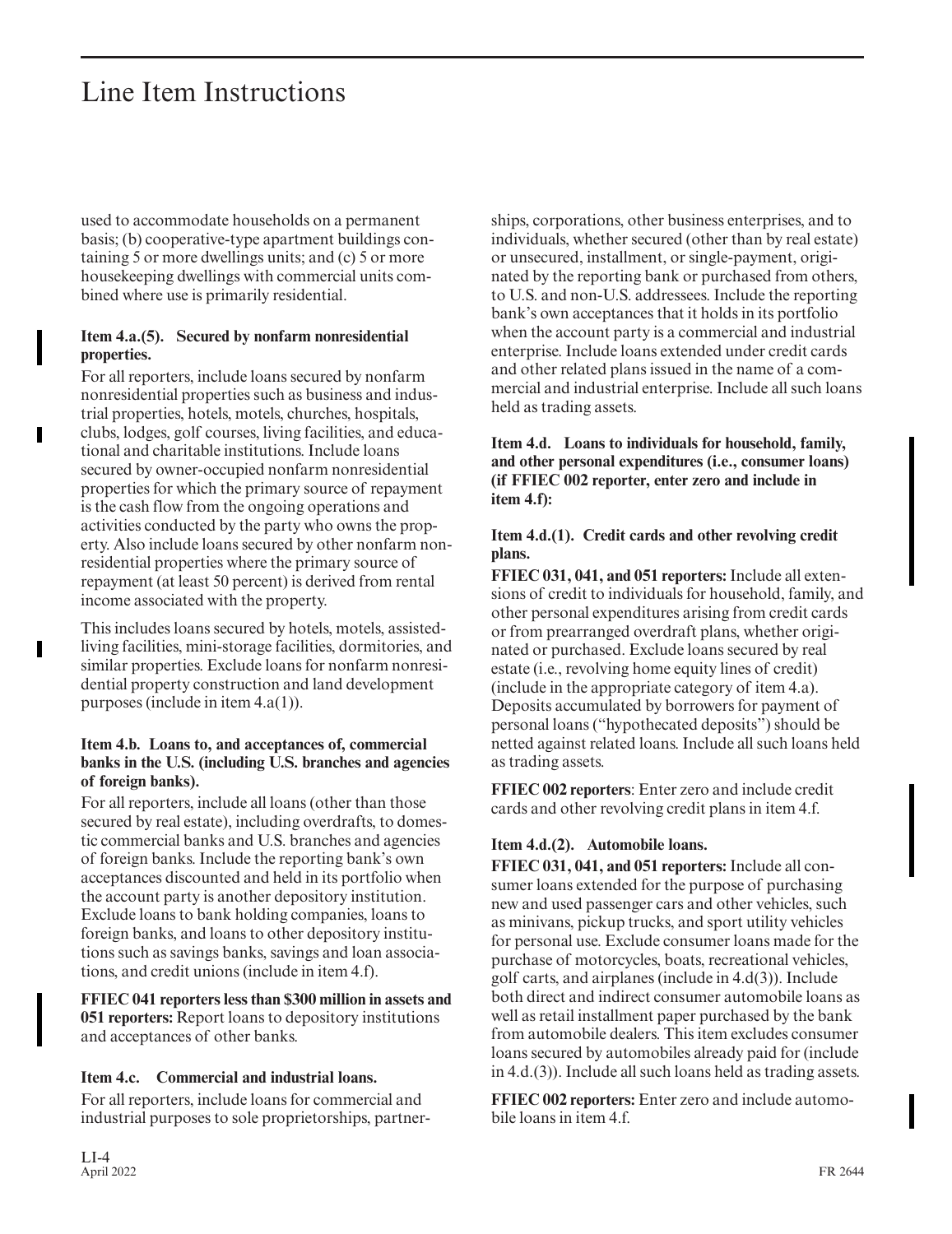#### **Item 4.d.(3). Other consumer loans (including student loans, single payment loans, and installment loans other than automobile loans).**

**FFIEC 031, 041, and 051 reporters:** Include all other loans to individuals for household, family, and other personal expenditures, not assessed by credit cards and other revolving credit plans, including loans to pur chase household appliances and mobile homes that do not meet the definition of a loan secured by real estate; home improvement loans (not secured by real estate); student loans; loans for medical expenses, vacations, personal taxes, and consolidation of personal debt. Exclude loans to individuals to purchase or carry securities (include in item 4.f) or for commercial, industrial, and professional purposes (include in item 4.c). Include all such loans held as trading assets.

**FFIEC 002 reporters:** Enter zero and include other consumer loans (including student loans, single payment loans, and installment loans other than automobile loans) in item 4.f.

**Item 4.e. Loans to nondepository financial institutions.** For all reporters, include loans to real estate investment trusts and mortgage companies that specialize in mortgage loan originations and warehousing or mortgage servicing. Also include loans to insurance companies, holding companies of other depository institutions, finance companies, mortgage finance companies, factors and other financial intermediaries, and short-term business credit institutions that extend credit to finance inventories or carry accounts receivables. Include loans to investment banks and loans to the bank's own trust department. Also include loans to other domestic and foreign financial intermediaries which extend credit for business purposes. Include all such loans held as trading assets.

#### **Item 4.f. All other loans and leases.**

For all reporters, all other loans also include certain unplanned overdrafts. Overdrafts are either planned or unplanned. Unplanned overdrafts occur when a depository institution honors a check or draft drawn against a deposit account containing insufficient funds and there is no advance contractual agreement to honor the check or draft. Unplanned overdrafts should be reported in item 4.f, "All other loans and leases," except if the overdrawn depositor is a commercial bank in the United States. Unplanned overdrafts in this

account should be reported in item 4.b, "Loans to, and acceptances of, commercial banks in the U.S. (including U.S. branches and agencies of foreign banks)."

Planned overdrafts occur when a contractual agreement has been made in advance to allow such credit extensions. Planned overdrafts should be classified as loans according to the nature of the overdrawn depositor. For example, a planned overdraft by a nonfinancial firm should be included in item 4.c, "Commercial and industrial loans."

For treatment of unearned income, please refer to the instructions for item 4 above. Include all such loans held as trading assets.

**FFIEC 031 reporters:** Include all loans and leases as reported on Schedule RC-C of the Call Report that cannot be properly reported in items 4.a(1) through 4.e of this report. Note that this item includes several items that are reported separately on the Call Report: (2.b) loans to other (nonbank) depository institutions in the U.S.; (3) loans to finance agricultural production and other loans to farmers; (7) loans to foreign governments and official institutions; (8) obligations (other than securities and leases) of states and political subdivisions in the U.S., including those secured by real estate; (9.b.1) loans for purchasing or carrying securities; and(10) lease financing receivables (net of unearned income). Consistent with the Call Report, this item includes all loans not elsewhere classified.

**FFIEC 041 reporters:** Include all loans and leases as reported on Schedule RC-C of the Call Report that cannot be properly reported in items 4.a(1) through 4.e of this report. Note that this item includes several items that are reported separately on the Call Report: (2.b) loans to other (nonbank) depository institutions in the U.S.; (2.c) loans to banks in foreign countries; (3) loans to finance agricultural production and other loans to farmers; (8) obligations (other than securities and leases) of states and political subdivisions in the U.S., including those secured by real estate; (9.b.1) loans for purchasing or carrying securities; and (10) lease financing receivables (net of unearned income). Consistent with the Call Report, this item includes all loans not elsewhere classified.

**FFIEC 051 reporters:** Include all loans and leases as reported on Schedule RC-C of the Call Report that cannot be properly reported in items 4.a(1) through 4.e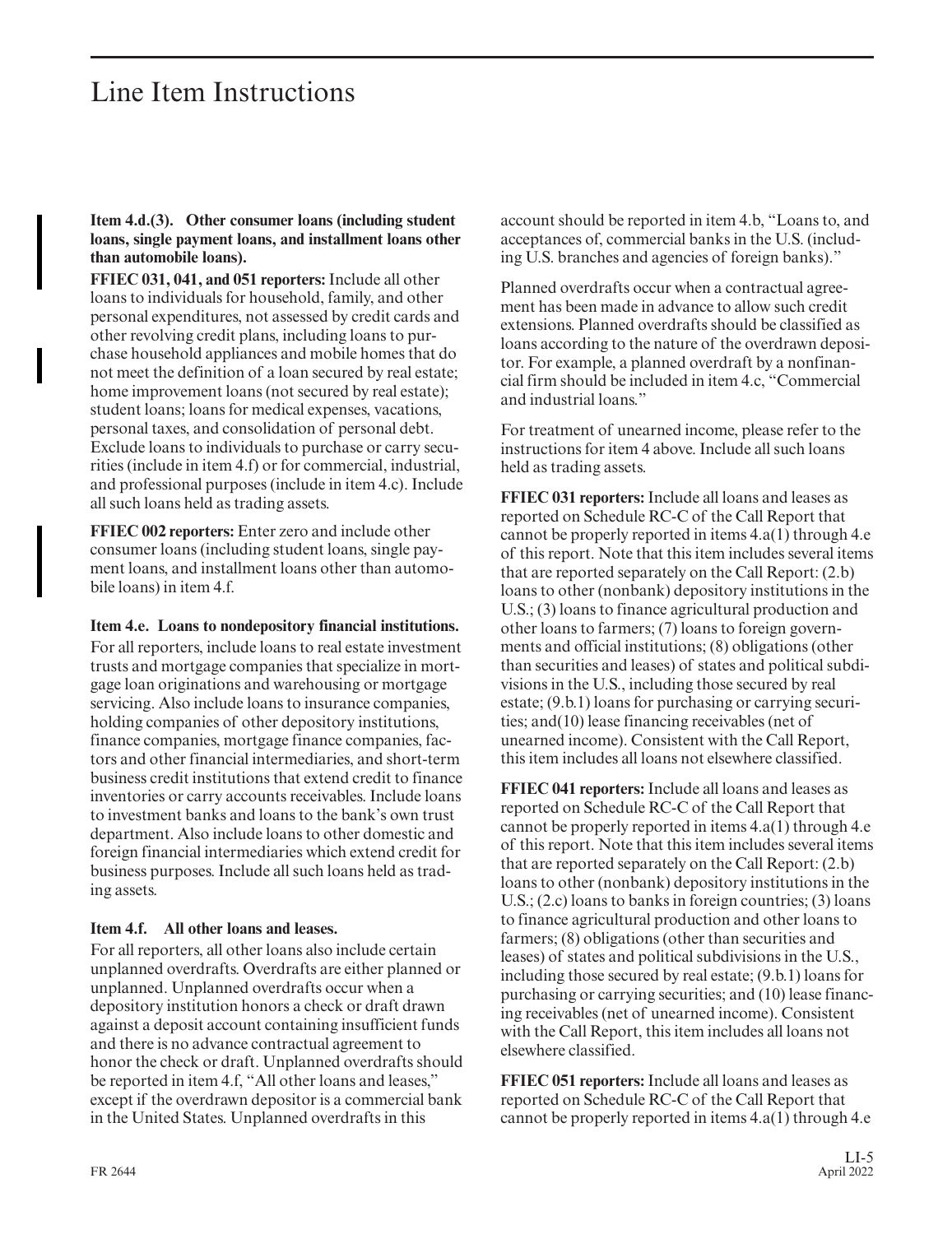of this report. Note that this item includes several items that are reported separately on the Call Report: (3) loans to finance agricultural production and other loans to farmers; (8) obligations (other than securities and leases) of states and political subdivisions in the U.S., including those secured by real estate; and (10) lease financing receivables (net of unearned income). Consistent with the Call Report, this item includes all loans not elsewhere classified.

**FFIEC 002 reporters:** Include all loans and leases as reported on Schedule C of the FFIEC 002 and not reported in items 4.a(1) through 4.e of this report. Note that this item includes several items that are reported separately on the FFIEC 002: (2.b) loans to other (non-bank) depository institutions in the U.S.; (2.c) loans to banks in foreign countries; (6) loans to foreign governments and official institutions; (7) loans for purchasing or carrying securities; (9) and lease financing receivables (net of unearned income). Consistent with the FFIEC 002, this item includes loans to finance agricultural production and other loans to farmers, obligations (other than securities and leases) of state and political subdivisions in the U.S., including those secured by real estate, loans to individuals for household, family, and other personal expenditures (i.e., consumer loans), and all other loans not elsewhere classified.

#### **Item 4.g. Allowance for loan and lease losses (if FFIEC 002 reporter, enter zero).**

For all reporters, institutions that have adopted ASU 2016-13, which governs the accounting for credit losses, report the allowance for credit losses.

**FFIEC 031 reporters:** For U.S. domestically chartered commercial banks with foreign offices, IBFs, foreign branches or subsidiaries, or Edge or agreement subsidiaries, the allowance for loan and lease losses covers domestic offices only, except to the extent that banks do not account for loan and lease losses at foreign offices separately. The amount reported in this item should match item 4.c on Schedule RC (Balance Sheet) of the Call Report, net of any amounts in these categories booked at foreign offices.

**FFIEC 002 reporters:** Enter zero. As stated in the instructions for item 4, above, loans are reported before deduction of any general "Allowance for loan losses," but net of any specific reserves established for specific

loans. Any general allowance for loan losses should be reflected in item 5.a, "Net due from related foreign offices," or item 9.a, "Net due to related foreign offices."

#### **Item 5. Other assets:**

#### **Item 5.a. Net due from related foreign offices (if FFIEC 002 reporter, include head office and other related depository institutions in the U.S.).**

This item is only reported by FFIEC 031 and FFIEC 002 filers. A balance should be reported in item 5.a or in item 9.a, but not both.

**FFIEC 031 reporters:** This item corresponds to Schedule RC-H, item 6, of the Call Report.

**FFIEC 002 reporters:** For the reporting branch or agency, report only a single net position in either item 5.a, "Net due from related foreign offices," or item 9.a, "Net due to related foreign offices," that represents the net position of the reporter relative to its own foreign offices, Edge and Agreement subsidiaries, IBFs, own head office, and other related depository institutions in the U.S. If the single net amount is a net due from, it should be reported in item 5.a; if the single net position is a net due to, it should be reported in item 9.a.

The positions reported in item 5.a or 9.a should include unremitted profits, any statutory or regulatory capital requirement, any reserve accounts, and any allowance accounts. This includes any allowance for loan losses, or, for institutions that have adopted ASU 2016-13, any allowance for credit losses.

NOTE: Exclude the separate net due from/due to positions of the reporting branch or agency's own IBF with related depository institutions other than the reporter.

#### **Item 5.b. All other assets including trading assets.**

For all reporters, include premises and fixed assets, other real estate owned, investments in unconsolidated subsidiaries and associated companies, direct and indirect investments in real estate ventures, intangible assets (including goodwill), derivatives with a positive fair value held for purposes other than trading, and other assets.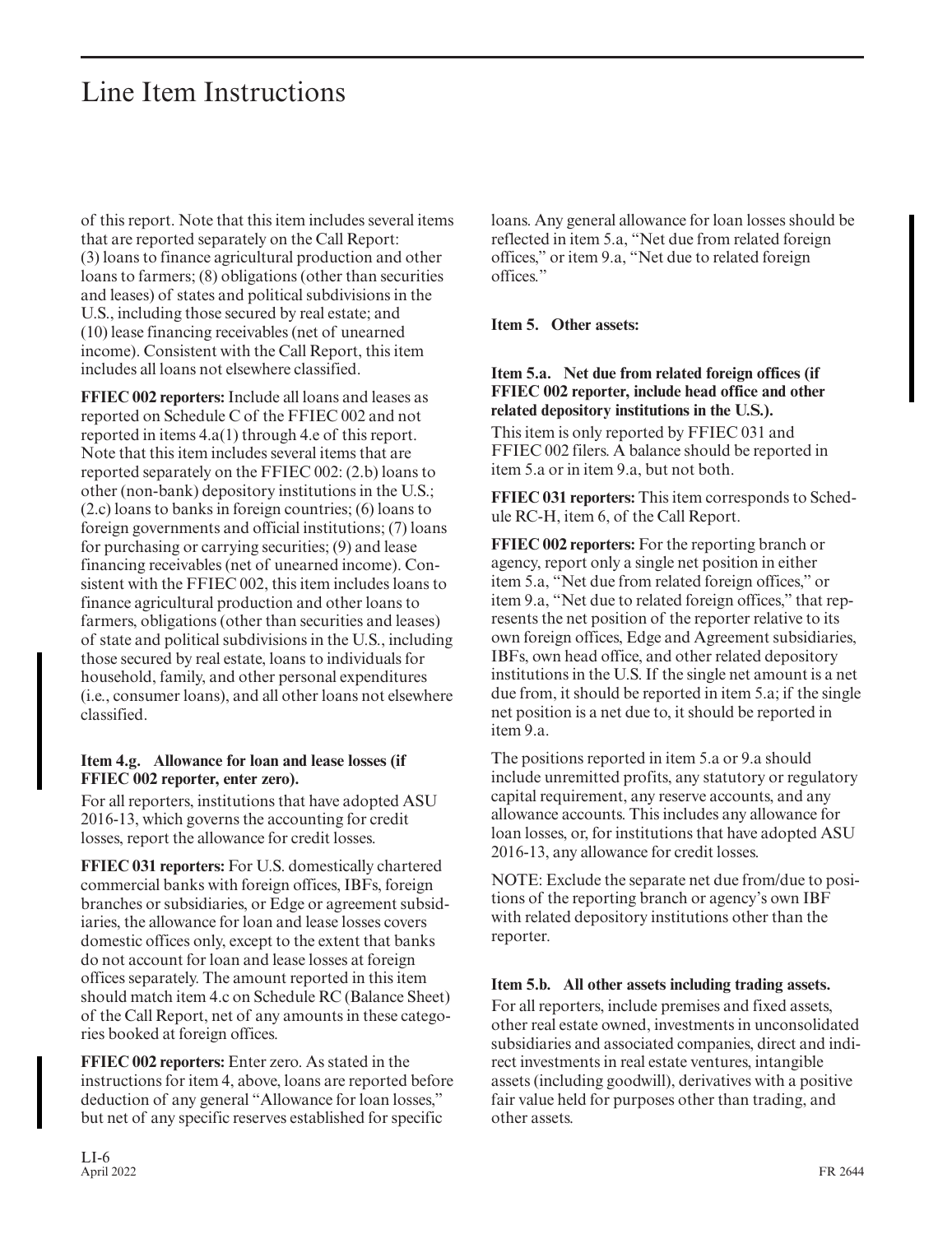Additionally, for all reporters, include trading assets such as derivatives with a positive fair value held for trading purposes, gold bullion, certificates of deposit, bankers' acceptances, equity securities without a readily determinable fair value held for trading, and other trading assets. Unlike the Call Reports, this item does not include securities or loans measured at fair value and reported in trading assets (include in item 2 and item 4).

Also, for all reporters, institutions that have adopted ASU 2016-13 report financial assets included within this line item net of any applicable allowances for credit losses.

**FFIEC 031 reporters:** This item differs from its counterpart on the FFIEC 031, which includes consolidated assets for all foreign and domestic offices. This report covers only assets in domestic offices.

**FFIEC 002 reporters:** Also include other claims on nonrelated parties.

#### **Item 6. Total assets.**

For all reporters, report this item net of any allowance for loan and lease losses. This item equals the sum of items 1 through 4.f, 5.a, and 5.b, minus item 4.g.

**FFIEC 002 reporters:** For U.S. branches and agencies of foreign banks with own IBFs, this item may not equal its counterpart in the FFIEC 002 (Schedule RAL, item 3) owing to the exclusion of the IBFs' balances on the FR 2644 (except to the extent that they are included in item 5.a).

#### **Item 7. Total deposits:**

#### **Item 7.a. Time deposits of \$100,000 or more.**

For all reporters, exclude from this item all time deposits issued to deposit brokers in the form of large (\$100,000 or more) certificates of deposit that have been participated out by the brokers in shares of less than \$100,000 (include in item 7.b).

**FFIEC 031, 041, and 051 reporters:** Include all time certificates of deposit and open-account time deposits with balances of \$100,000 through \$250,000 and all such deposits with balances of more than \$250,000.

#### **Item 7.b. All other deposits.**

For all reporters, the term "deposits" is defined in the Glossary section of the Call Report instructions. Transaction accounts include demand deposits. Nontransaction accounts include savings deposits, small time deposits (less than \$100,000), and time deposits issued to deposit brokers in the form of large (\$100,000 or more) certificates of deposit that have been participated out in shares of less than \$100,000. Time deposits of \$100,000 or more are included in item 7.a.

**FFIEC 002 reporters:** Include credit balances, as defined in the Glossary section of the 002 instructions.

#### **Item 8. Borrowings (including federal funds purchased and securities sold under agreements to repurchase and other borrowed money).**

For all reporters, include demand notes issued to the U.S. Treasury, federal funds purchased and securities sold under agreements to repurchase, and other bor rowed money. Federal funds purchased and securities sold under agreements to repurchase include those from domestically chartered commercial banks and U.S. branches and agencies of foreign banks and all other entities, including nonbank brokers and dealers in securities, thrifts, any Federal Reserve Bank or Federal Home Loan Bank. Borrowings to be included in this item are equivalent to Call Report items (please refer to the attached tables, which give item-by-item comparisons of FR 2644 items with Call Report items).

#### **Item 9. Other liabilities:**

#### **Item 9.a. Net due to related foreign offices (if FFIEC 002 reporter, include head office and other related depository institutions in the U.S.).**

This item is only reported by FFIEC 031 and FFIEC 002 filers. A balance should be reported in item 5.a or in item 9.a, but not both.

**FFIEC 031 reporters:** This item corresponds to Schedule RC-H, item 7, of the Call Report.

**FFIEC 002 reporters:** For the reporting branch or agency, report only a single net position in either item 5.a, "Net due from related foreign offices," or item 9.a, "Net due to related foreign offices," that represents the net position of the reporter relative to its own foreign offices, Edge and Agreement subsidiaries,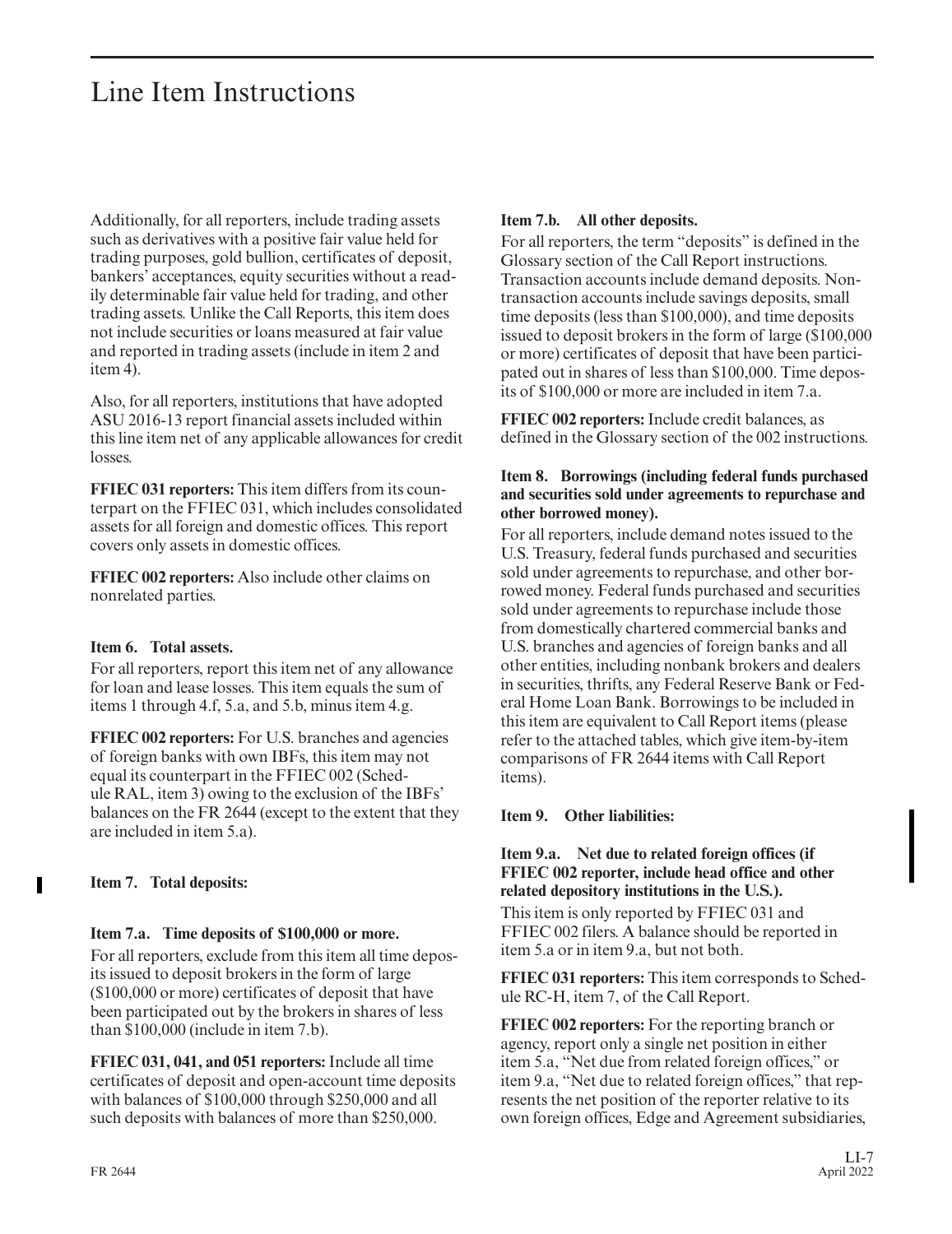IBFs, own head office, and other related depository institutions in the U.S. If the single net amount is a net due from, it should be reported in item 5.a; if the single net position is a net due to, it should be reported in item 9.a.

NOTE: Exclude the separate net due from/due to positions of the reporting branch or agency's own IBF with related depository institutions other than the reporter.

#### **Item 9.b. All other liabilities (including subordinated notes and debentures and trading liabilities).**

For all reporters, include subordinated notes and debentures, net deferred tax liabilities, interest and other expenses accrued and unpaid, derivatives with a negative fair value held for purposes other than trading, dividends declared but not yet payable, accounts payable, allowance for credit losses on off-balance sheet credit exposures, and other liabilities.

For all reporters, report liabilities from trading activities, including those resulting from sales of assets that the reporting entity did not own ("short positions"), derivatives with a negative fair value held for trading purposes, and any liabilities to which the reporting entity has applied fair value accounting and manages for trading purposes.

**FFIEC 031 reporters:** This item differs from its counterpart on the Call Report, which includes consolidated liabilities for all foreign and domestic offices. This report covers only liabilities in domestic offices.

#### **Item 10. Total liabilities.**

For all reporters, this item equals the sum of items 7.a, 7.b, 8, 9.a and 9.b (that is, the sum of items 7.a through 9.b).

**FFIEC 002 reporters:** For U.S. branches and agencies of foreign banks with own IBFs, this item may not equal its counterpart in the FFIEC 002 (Schedule RAL, item 6) owing to the exclusion of the IBFs' balances on the FR 2644 (except to the extent that they are included in item 9.a).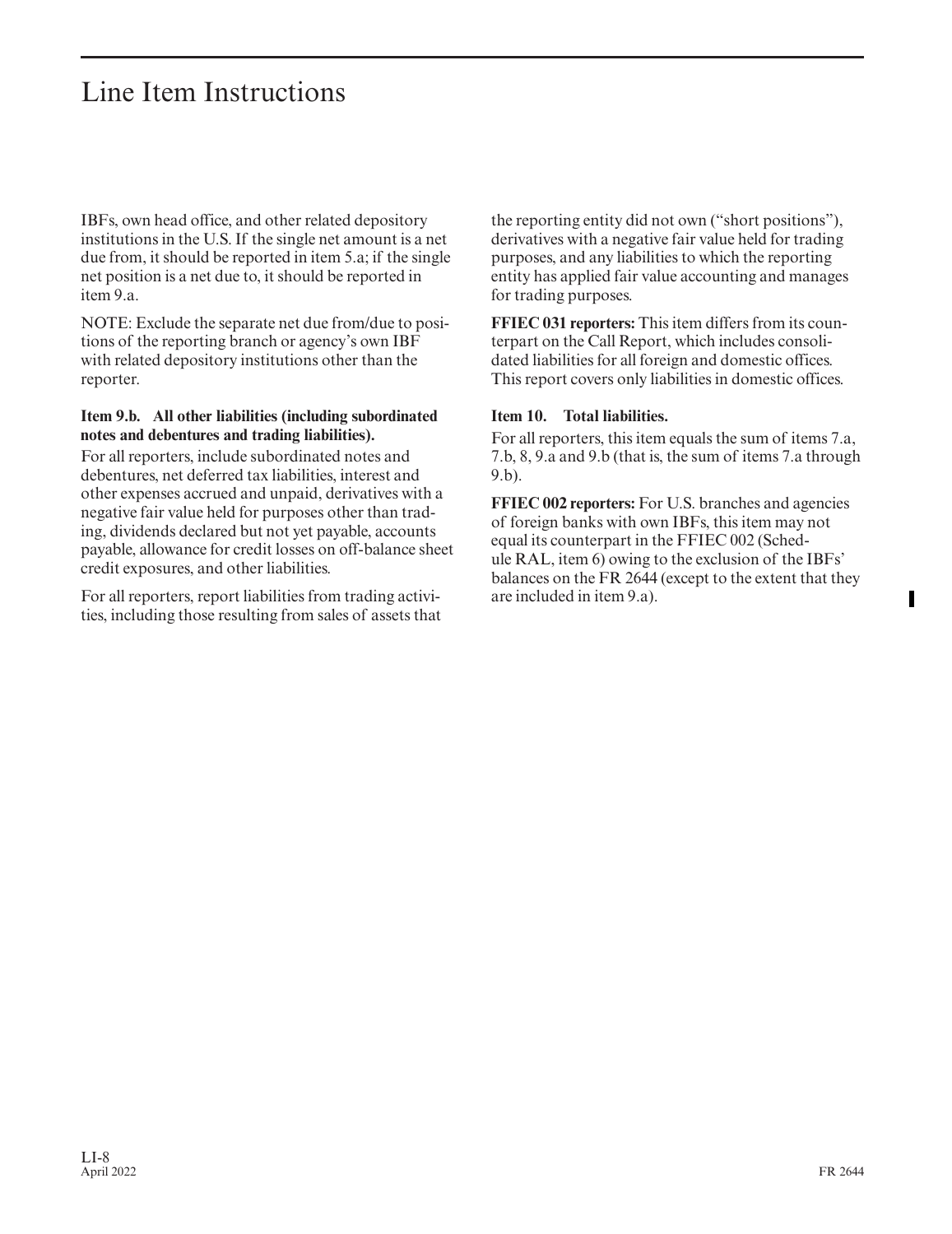### RELATIONSHIP OF

# FR 2644 Items to Items on the Quarterly Call Reports

| FR 2644          | FFIEC 031 and RC-D Reporters (For banks with both domestic and foreign offices) |                                                                                                                                                                                                                         |  |  |
|------------------|---------------------------------------------------------------------------------|-------------------------------------------------------------------------------------------------------------------------------------------------------------------------------------------------------------------------|--|--|
| <b>ASSETS</b>    |                                                                                 |                                                                                                                                                                                                                         |  |  |
| Item 1           | RC-A,                                                                           | Column B, Item 5                                                                                                                                                                                                        |  |  |
| Item $2.a(1)$    | RC-H,<br>RC-D,                                                                  | Columns A and B, Items $13.a(1) + 13.b(1) +$<br>Domestic office part of Items 4.a + 4.b + 4.d                                                                                                                           |  |  |
| Item $2.a(2)$    | RC-H,<br>RC-D,                                                                  | Columns A and B, Items $10 + 11 +$<br>Domestic office part of Items $1 + 2$                                                                                                                                             |  |  |
| Item $2.b(1)$    | RC-H,<br>RC-D,                                                                  | Columns A and B, Items $13.a(2) + 13.b(2) +$<br>Domestic office part of Items $4.c + 4.e$                                                                                                                               |  |  |
| Item $2.b(2)$    | RC-H,<br>RC-D,                                                                  | Columns A and B, Items $12 + 14 + 15 +$ Column B, Item $18.a +$<br>Domestic office part of Items $3 + 5a + 5b +$ Domestic office part of Item 9 including mutual funds +<br>Domestic office part of Memoranda, Item 7.a |  |  |
| Item 3           | RC,<br>RC-H,                                                                    | Item $3.a +$<br>Item 3                                                                                                                                                                                                  |  |  |
| Item $4.a(1)$    | RC-C,<br>RC-D,                                                                  | Part 1, Column B, Items $1.a(1) + 1.a(2) +$<br>Domestic office part of Item $6.a(2)$ including construction, land development, and other land loans                                                                     |  |  |
| Item $4.a(2)$    | RC-C,<br>RC-D,                                                                  | Part 1, Column B, Item 1.b +<br>Domestic office part of Item 6.a(2) including secured by farmland                                                                                                                       |  |  |
| Item $4.a(3)(a)$ | RC-C.<br>RC-D,                                                                  | Part 1, Column B, Item $1.c(1)$ +<br>Domestic office part of Item 6.a(1) including revolving, open-end loans secured by 1-4 family residential proper-<br>ties and extended under lines of credit                       |  |  |
| Item $4.a(3)(b)$ | RC-C,<br>RC-D,                                                                  | Part 1, Column B, Items $1.c(2)(a) + 1.c(2)(b) +$<br>Domestic office part of Item $6.a(1)$ including closed-end loans secured by 1-4 family residential properties                                                      |  |  |
| Item $4.a(4)$    | RC-C,<br>RC-D,                                                                  | Part 1, Column B, Item 1.d +<br>Domestic office part of Item 6.a(2) including secured by multifamily (5 or more) residential properties                                                                                 |  |  |
| Item $4.a(5)$    | RC-C,<br>RC-D,                                                                  | Part 1, Column B, Items $1.e(1) + 1.e(2) +$<br>Domestic office part of Item 6.a(2) including secured by nonfarm nonresidential properties                                                                               |  |  |
| Item 4.b         | RC-C,                                                                           | Part 1, Column B, Item 2.a                                                                                                                                                                                              |  |  |
| Item 4.c         | RC-C,<br>RC-D,                                                                  | Part 1, Column B, Items $4.a + 4.b +$<br>Domestic office part of Item 6.b                                                                                                                                               |  |  |
| Item $4.d(1)$    | RC-C,<br>RC-D,                                                                  | Part 1, Column B, Items $6.a + 6.b +$<br>Domestic office part of Item 6.c including credit cards and other revolving credit plans                                                                                       |  |  |
| Item $4.d(2)$    | RC-C,<br>RC-D,                                                                  | Part 1, Column B, Item 6.c +<br>Domestic office part of Item 6.c including automobiles                                                                                                                                  |  |  |
| Item $4.d(3)$    | RC-C,<br>RC-D,                                                                  | Part 1, Column B, Item 6.d +<br>Domestic office part of Item 6.c including other consumer loans                                                                                                                         |  |  |
| Item 4.e         | RC-C,<br>RC-D,                                                                  | Part 1, Column B, Item 9.a +<br>Domestic office part of Item 6.d including loans to nondepository financial institutions                                                                                                |  |  |
| Item 4.f         | RC-C.<br>RC-D,                                                                  | Part 1, Column B, Items $2.b + 2.c + 3 + 7 + 8 + 9.b(1) + 9.b(2) + 10 +$<br>Domestic office part of Item 6.d excluding loans to nondepository financial institutions                                                    |  |  |
| Item 4.g         | RC,                                                                             | Domestic office part of Item 4.c                                                                                                                                                                                        |  |  |
| Item 5.a         | RC-H,                                                                           | Item $61$                                                                                                                                                                                                               |  |  |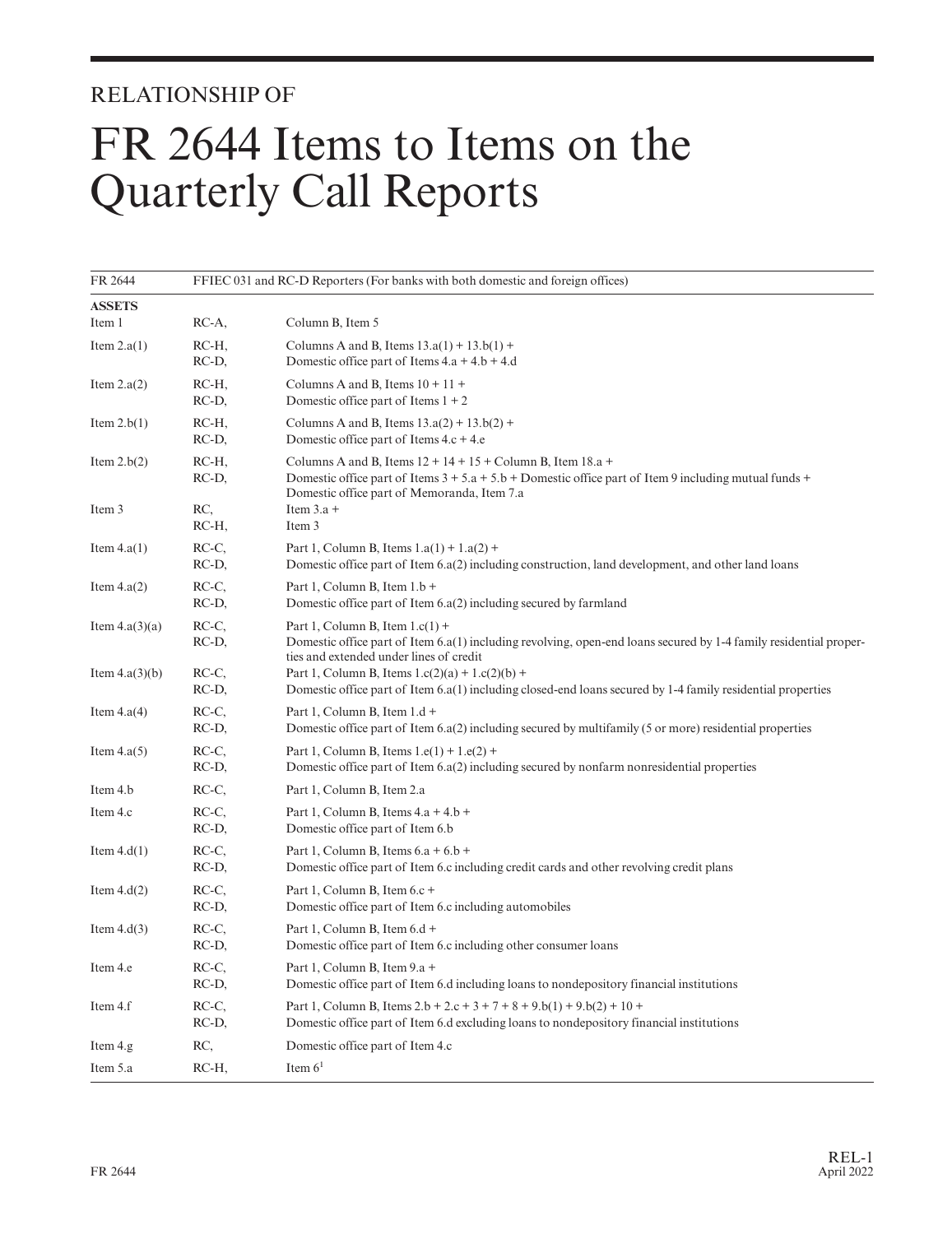$\blacksquare$ 

| FR 2644            |          | FFIEC 031 and RC-D Reporters (For banks with both domestic and foreign offices)                                                          |
|--------------------|----------|------------------------------------------------------------------------------------------------------------------------------------------|
| Item 5.b           | RC.      | Domestic office part of Items $6 + 7 + 8 + 9 + 10 + 11 +$                                                                                |
|                    | RC-D,    | Domestic office part of Item 9 excluding mutual funds + Domestic office part of Item 11 - Domestic office part of<br>Memoranda, Item 7.a |
| Item 6             | $RC-H$   | Items $6^1 + 8$                                                                                                                          |
| <b>LIABILITIES</b> |          |                                                                                                                                          |
| Item 7.a           | $RC-E$ , | Memoranda, Items $M.2(c) + M.2(d)$                                                                                                       |
| Item 7.b           | $RC-E$ , | Columns A and C, Item $7 - \text{Memoranda}$ , Items M.2(c) + M.2(d)                                                                     |
| Item 8             | RC.      | Item $14.a +$                                                                                                                            |
|                    | $RC-H$   | Items $4 + 5$                                                                                                                            |
| Item 9.a           | $RC-H$   | Item $71$                                                                                                                                |
| Item 9.b           | RC.      | Domestic office part of Items $19 + 20 +$                                                                                                |
|                    | $RC-H$   | Item 20                                                                                                                                  |
| Item 10            | RC-H,    | Items $7^1 + 9$                                                                                                                          |

1 On Schedule RC-H, an amount is reported in Item 6 or Item 7, but not both.

| FR 2644          | FFIEC 031 and Non-RC-D Reporters (For banks with both domestic and foreign offices) |                                                                        |
|------------------|-------------------------------------------------------------------------------------|------------------------------------------------------------------------|
| <b>ASSETS</b>    |                                                                                     |                                                                        |
| Item 1           | $RC-A$ ,                                                                            | Column B, Item 5                                                       |
| Item $2.a(1)$    | RC-H,                                                                               | Columns A and B, Items $13.a(1) + 13.b(1)$                             |
| Item $2.a(2)$    | RC-H,                                                                               | Columns A and B, Items $10 + 11$                                       |
| Item $2.b(1)$    | RC-H,                                                                               | Columns A and B, Items $13.a(2) + 13.b(2)$                             |
| Item $2.b(2)$    | $RC-H$                                                                              | Columns A and B, Items $12 + 14 + 15 +$ Column B, Item 18.a            |
| Item 3           | RC,<br>RC-H,                                                                        | Item $3.a +$<br>Item 3                                                 |
| Item $4.a(1)$    | RC-C,                                                                               | Part 1, Column B, Items $1.a(1) + 1.a(2)$                              |
| Item $4.a(2)$    | RC-C,                                                                               | Part 1, Column B, Item 1.b                                             |
| Item $4.a(3)(a)$ | RC-C,                                                                               | Part 1, Column B, Item $1.c(1)$                                        |
| Item $4.a(3)(b)$ | RC-C,                                                                               | Part 1, Column B, Items $1.c(2)(a) + 1.c(2)(b)$                        |
| Item $4.a(4)$    | RC-C,                                                                               | Part 1, Column B, Item 1.d                                             |
| Item $4.a(5)$    | RC-C,                                                                               | Part 1, Column B, Items $1.e(1) + 1.e(2)$                              |
| Item 4.b         | RC-C,                                                                               | Part 1, Column B, Item 2.a                                             |
| Item 4.c         | RC-C,                                                                               | Part 1, Column B, Items 4.a + 4.b                                      |
| Item $4.d(1)$    | RC-C,                                                                               | Part 1, Column B, Items $6.a + 6.b$                                    |
| Item $4.d(2)$    | RC-C,                                                                               | Part 1, Column B, Item 6.c                                             |
| Item $4.d(3)$    | RC-C,                                                                               | Part 1, Column B, Item 6.d                                             |
| Item 4.e         | RC-C,                                                                               | Part 1, Column B, Item 9.a                                             |
| Item 4.f         | RC-C,                                                                               | Part 1, Column B, Items $2.b + 2.c + 3 + 7 + 8 + 9.b(1) + 9.b(2) + 10$ |
| Item 4.g         | RC,                                                                                 | Domestic office part of Item 4.c                                       |
| Item 5.a         | RC-H,                                                                               | Item $61$                                                              |
| Item 5.b         | RC,                                                                                 | Domestic office part of Items $5 + 6 + 7 + 8 + 9 + 10 + 11$            |
| Item 6           | RC-H,                                                                               | Items $6^1 + 8$                                                        |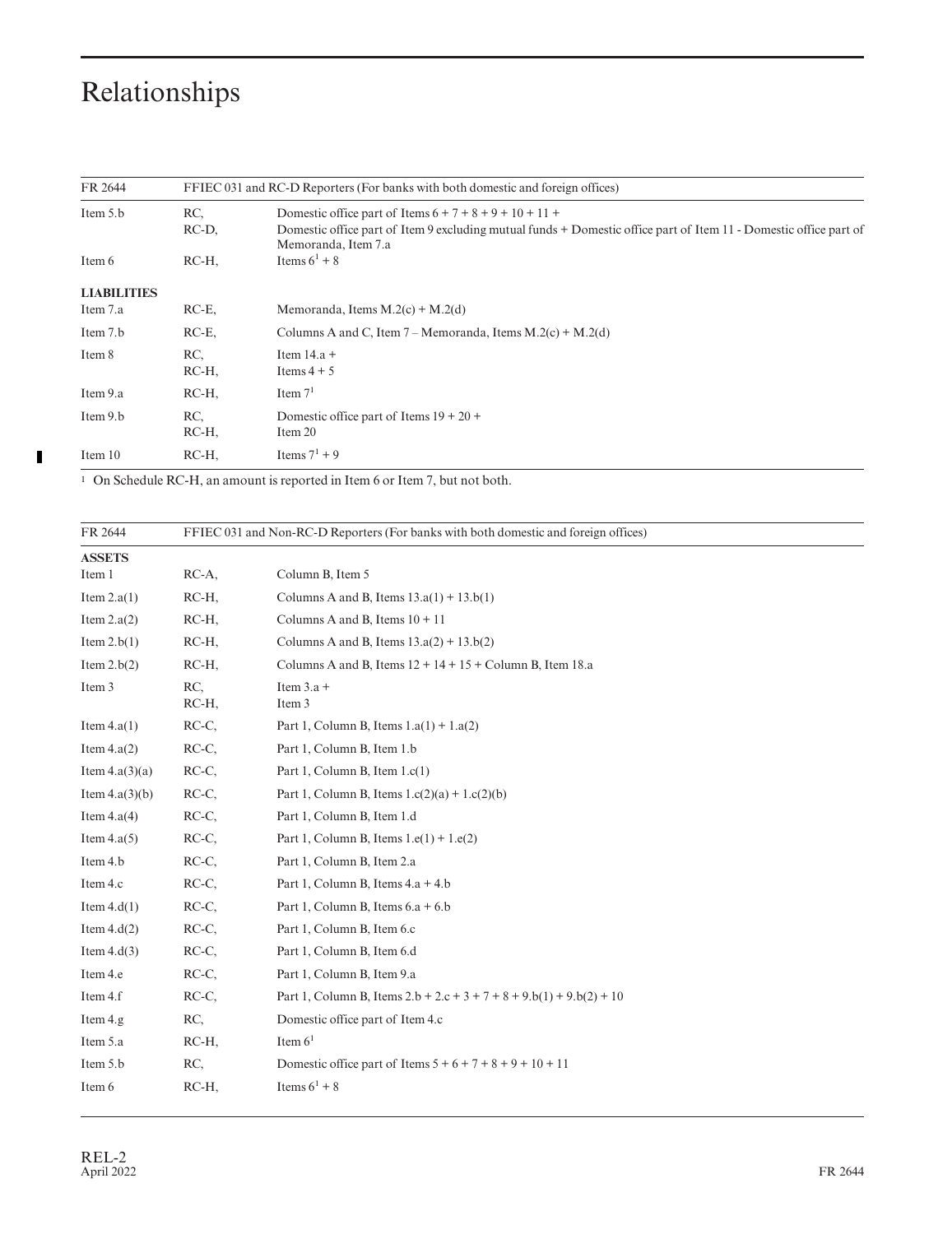| FR 2644            | FFIEC 031 and Non-RC-D Reporters (For banks with both domestic and foreign offices) |                                                                      |
|--------------------|-------------------------------------------------------------------------------------|----------------------------------------------------------------------|
| <b>LIABILITIES</b> |                                                                                     |                                                                      |
| Item 7.a           | $RC-E$ ,                                                                            | Memoranda, Items $M(2(c) + M(2(d)))$                                 |
| Item 7.b           | $RC-E$ ,                                                                            | Columns A and C, Item $7 - \text{Memoranda}$ , Items M.2(c) + M.2(d) |
| Item 8             | RC.<br>$RC-H$                                                                       | Item $14.a +$<br>Items $4 + 5$                                       |
| Item 9.a           | RC-H,                                                                               | Item $71$                                                            |
| Item 9.b           | RC.<br>$RC-H$                                                                       | Domestic office part of Items $19 + 20 +$<br>Item 20                 |
| Item 10            | $RC-H$                                                                              | Items $7^1 + 9$                                                      |

1 On Schedule RC-H, an amount is reported in Item 6 or Item 7, but not both.

| FR 2644          | FFIEC 041 and RC-D Reporters (For banks with domestic offices only and \$300 million or more in total assets) |                                                                                                                                                                             |  |  |
|------------------|---------------------------------------------------------------------------------------------------------------|-----------------------------------------------------------------------------------------------------------------------------------------------------------------------------|--|--|
| <b>ASSETS</b>    |                                                                                                               |                                                                                                                                                                             |  |  |
| Item 1           | $RC-A$ ,                                                                                                      | Item 5                                                                                                                                                                      |  |  |
| Item $2.a(1)$    | $RC-B$ ,<br>RC-D,                                                                                             | Columns A and D, Items $4.a(1) + 4.a(2) + 4.b(1) + 4.c(1)(a) + 4.c(2)(a) +$<br>Items $4.a + 4.b + 4.d$                                                                      |  |  |
| Item $2.a(2)$    | $RC-B$<br>RC-D,                                                                                               | Columns A and D, Items $1 + 2 +$<br>Items $1 + 2$                                                                                                                           |  |  |
| Item $2.b(1)$    | $RC-B$ ,<br>RC-D,                                                                                             | Columns A and D, Items $4.a(3) + 4.b(2) + 4.b(3) + 4.c(1)(b) + 4.c(2)(b) +$<br>Items $4.c + 4.e$                                                                            |  |  |
| Item $2.b(2)$    | RC,<br>$RC-B$<br>RC-D,                                                                                        | Item $2.c +$<br>Columns A and D, Items $3 + 5.a + 5.b + 6.a + 6.b +$<br>Items $3 + 5a + 5b + Part$ of Item 9 including mutual funds and equity securities                   |  |  |
| Item 3           | RC,                                                                                                           | Items $3.a + 3.b$                                                                                                                                                           |  |  |
| Item $4.a(1)$    | RC-C.<br>RC-D,                                                                                                | Part 1, Column B, Items $1.a(1) + 1.a(2)$<br>Part of Item $6.a(2)$ including construction, land development, and other land loans                                           |  |  |
| Item $4.a(2)$    | RC-C,<br>RC-D,                                                                                                | Part 1, Column B, Item $1.b +$<br>Part of Item 6.a(2) including secured by farmland                                                                                         |  |  |
| Item $4.a(3)(a)$ | RC-C,<br>RC-D,                                                                                                | Part 1, Column B, Item $1.c(1)$ +<br>Part of Item 6.a(1) including revolving, open-end loans secured by family residential properties and extended<br>under lines of credit |  |  |
| Item $4.a(3)(b)$ | RC-C,<br>RC-D,                                                                                                | Part 1, Column B, Items $1.c(2)(a) + 1.c(2)(b) +$<br>Part of Item 6.a(1) including closed-end loans secured by 1-4 family residential properties                            |  |  |
| Item $4.a(4)$    | RC-C,<br>RC-D,                                                                                                | Part 1, Column B, Item 1.d +<br>Part of Item 6.a(2) including secured by multifamily (5 or more) residential properties                                                     |  |  |
| Item $4.a(5)$    | RC-C,<br>RC-D,                                                                                                | Part 1, Column B, Items $1.e(1) + 1.e(2) +$<br>Part of Item 6.a(2) including secured by nonfarm nonresidential properties                                                   |  |  |
| Item 4.b         | RC-C,                                                                                                         | Part 1, Column A, Item 2.a                                                                                                                                                  |  |  |
| Item 4.c         | RC-C,<br>RC-D,                                                                                                | Part 1, Column B, Item 4 +<br>Item 6.b                                                                                                                                      |  |  |
| Item $4.d(1)$    | RC-C.<br>RC-D,                                                                                                | Part 1, Column B, Items $6.a + 6.b +$<br>Part of Item 6.c including credit cards and other revolving credit plans                                                           |  |  |
| Item $4.d(2)$    | RC-C.<br>$RC-D$ ,                                                                                             | Part 1, Column B, Item 6.c +<br>Part of Item 6.c including automobiles                                                                                                      |  |  |
| Item $4.d(3)$    | RC-C,<br>RC-D,                                                                                                | Part 1, Column B, Item 6.d +<br>Part of Item 6.c including other consumer loans                                                                                             |  |  |

 $\overline{\phantom{0}}$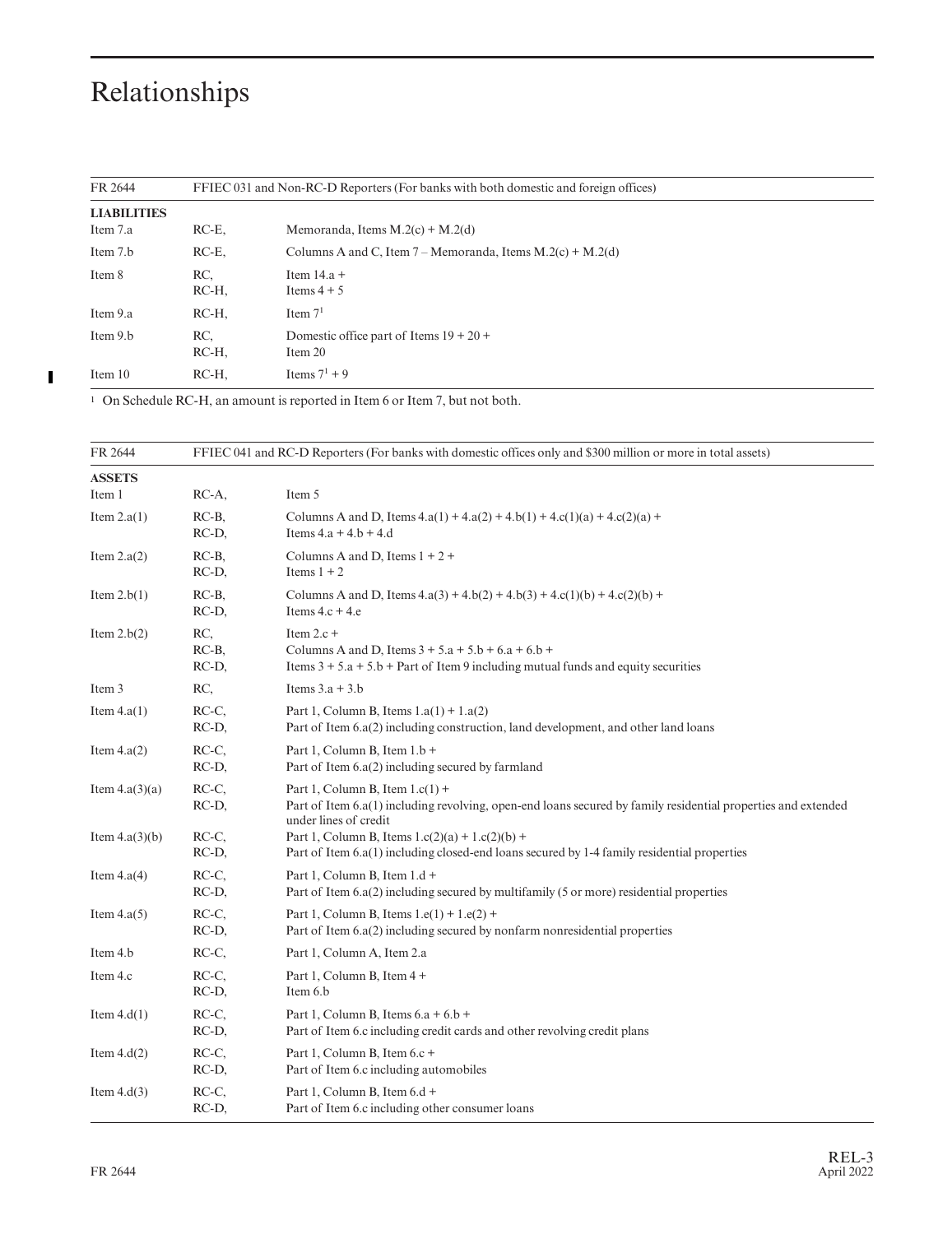| FR 2644            |                | FFIEC 041 and RC-D Reporters (For banks with domestic offices only and \$300 million or more in total assets)                                           |
|--------------------|----------------|---------------------------------------------------------------------------------------------------------------------------------------------------------|
| Item 4.e           | RC-C.<br>RC-D, | Part 1, Column B, Item 9.a +<br>Part of Item 6.d including loans to nondepository financial institutions                                                |
| Item 4.f           | RC-C.<br>RC-D, | Part 1, Column A, Items $2.b + 2.c + Column B$ , Items $3 + 8 + 9.b + 10 +$<br>Part of Item 6.d excluding loans to nondepository financial institutions |
| Item 4.g           | RC,            | Item 4.c                                                                                                                                                |
| Item 5.a           | N.A.           |                                                                                                                                                         |
| Item 5.b           | RC,<br>RC-D,   | Items $6 + 7 + 8 + 9 + 10 + 11 +$<br>Part of Item 9 excluding mutual funds and equity securities + Item 11                                              |
| Item 6             | RC,            | Item 12                                                                                                                                                 |
| <b>LIABILITIES</b> |                |                                                                                                                                                         |
| Item 7.a           | $RC-E$ ,       | Memoranda, Items $M(2(c) + M(2(d)))$                                                                                                                    |
| Item 7.b           | $RC-E$ ,       | Columns A and C, Item $7 - \text{Memoranda}$ , Items M.2(c) + M.2(d)                                                                                    |
| Item 8             | RC,<br>RC-M,   | Items $14.a + 14.b +$<br>Items $5.a(1)(a) + 5.a(1)(b) + 5.a(1)(c) + 5.a(1)(d) + 5.b(1)(a) + 5.b(1)(b) + 5.b(1)(c) + 5.b(1)(d)$                          |
| Item 9.a           | N.A.           |                                                                                                                                                         |
| Item 9.b           | RC,<br>RC-D,   | Items $19 + 20 +$<br>Item 15                                                                                                                            |
| Item 10            | RC,            | Item 21                                                                                                                                                 |

| FR 2644          |               | FFIEC 041 and Non-RC-D Reporters (For banks with domestic offices only and \$300 million or more in total assets) |
|------------------|---------------|-------------------------------------------------------------------------------------------------------------------|
| <b>ASSETS</b>    |               |                                                                                                                   |
| Item 1           | $RC-A$ ,      | Item 5                                                                                                            |
| Item $2.a(1)$    | $RC-B$ ,      | Columns A and D, Items $4.a(1) + 4.a(2) + 4.b(1) + 4.c(1)(a) + 4.c(2)(a)$                                         |
| Item $2.a(2)$    | $RC-B$        | Columns A and D, Items $1 + 2$                                                                                    |
| Item $2.b(1)$    | $RC-B$        | Columns A and D, Items $4.a(3) + 4.b(2) + 4.b(3) + 4.c(1)(b) + 4.c(2)(b)$                                         |
| Item $2.b(2)$    | RC,<br>$RC-B$ | Item $2.c +$<br>Columns A and D, Items $3 + 5.a + 5.b + 6.a + 6.b$                                                |
| Item 3           | RC,           | Items $3.a + 3.b$                                                                                                 |
| Item $4.a(1)$    | RC-C.         | Part 1, Column B, Items $1.a(1) + 1.a(2)$                                                                         |
| Item $4.a(2)$    | RC-C,         | Part 1, Column B, Item 1.b                                                                                        |
| Item $4.a(3)(a)$ | RC-C,         | Part 1, Column B, Item $1.c(1)$                                                                                   |
| Item $4.a(3)(b)$ | RC-C.         | Part 1, Column B, Items $1.c(2)(a) + 1.c(2)(b)$                                                                   |
| Item $4.a(4)$    | RC-C,         | Part 1, Column B, Item 1.d                                                                                        |
| Item $4.a(5)$    | RC-C,         | Part 1, Column B, Items $1.e(1) + 1.e(2)$                                                                         |
| Item 4.b         | RC-C,         | Part 1, Column A, Item 2.a                                                                                        |
| Item 4.c         | RC-C.         | Part 1, Column B, Item 4                                                                                          |
| Item $4.d(1)$    | RC-C,         | Part 1, Column B, Items $6.a + 6.b$                                                                               |
| Item $4.d(2)$    | RC-C,         | Part 1, Column B, Item 6.c                                                                                        |
| Item $4.d(3)$    | RC-C,         | Part 1, Column B, Item 6.d                                                                                        |
| Item 4.e         | RC-C.         | Part 1, Column B, Item 9.a                                                                                        |
| Item 4.f         | RC-C,         | Part 1, Column A, Items $2.b + 2.c + Column B$ , Items $3 + 8 + 9.b + 10$                                         |

 $\blacksquare$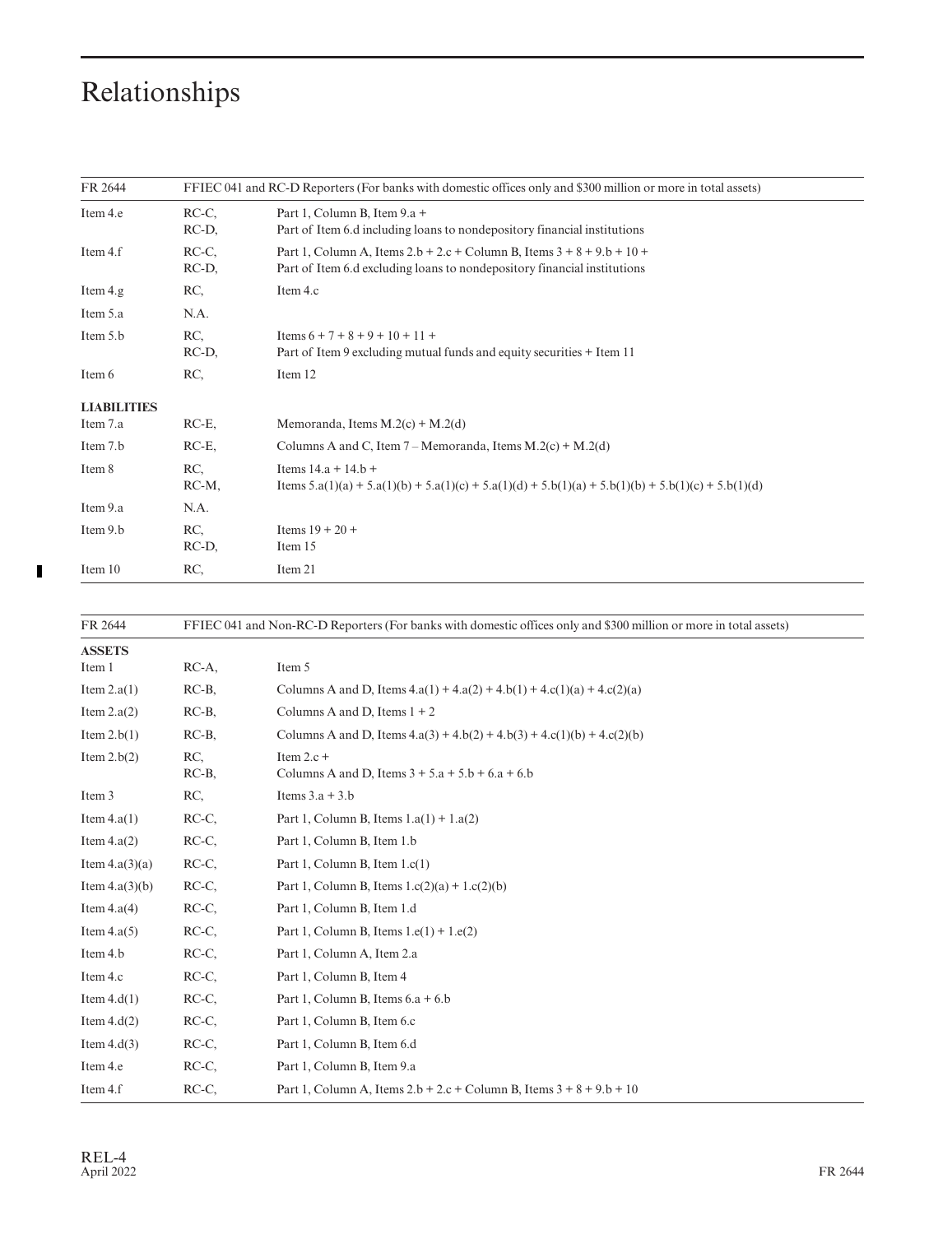| FR 2644            |                 | FFIEC 041 and Non-RC-D Reporters (For banks with domestic offices only and \$300 million or more in total assets)            |
|--------------------|-----------------|------------------------------------------------------------------------------------------------------------------------------|
| Item 4.g           | RC,             | Item 4.c                                                                                                                     |
| Item 5.a           | N.A.            |                                                                                                                              |
| Item 5.b           | RC,             | Items $5 + 6 + 7 + 8 + 9 + 10 + 11$                                                                                          |
| Item 6             | RC,             | Item 12                                                                                                                      |
| <b>LIABILITIES</b> |                 |                                                                                                                              |
| Item 7.a           | $RC-E$          | Memoranda, Items $M.2(c) + M.2(d)$                                                                                           |
| Item 7.b           | $RC-E$ ,        | Columns A and C, Item $7 - \text{Memoranda}$ , Items M.2(c) + M.2(d)                                                         |
| Item 8             | RC.<br>$RC-M$ , | Items $14.a + 14.b +$<br>Items 5.a(1)(a) + 5.a(1)(b) + 5.a(1)(c) + 5.a(1)(d) + 5.b(1)(a) + 5.b(1)(b) + 5.b(1)(c) + 5.b(1)(d) |
| Item 9.a           | N.A.            |                                                                                                                              |
| Item 9.b           | RC,             | Items $15 + 19 + 20 +$                                                                                                       |
| Item 10            | RC,             | Item 21                                                                                                                      |

 $\mathbf{I}$ 

| FR 2644          |                          | FFIEC 041 and RC-D Reporters (For banks with domestic offices only and less than \$300 million in total assets)                                                                 |
|------------------|--------------------------|---------------------------------------------------------------------------------------------------------------------------------------------------------------------------------|
| <b>ASSETS</b>    |                          |                                                                                                                                                                                 |
| Item 1           | RC,                      | Items $1.a + 1.b$                                                                                                                                                               |
| Item $2.a(1)$    | $RC-B$<br>RC-D,          | Columns A and D, Items $4.a(1) + 4.a(2) + 4.b(1) + 4.c(1)(a) + 4.c(2)(a) +$<br>Items $4.a + 4.b + 4.d$                                                                          |
| Item $2.a(2)$    | $RC-B$ ,<br>RC-D,        | Columns A and D, Items $1 + 2 +$<br>Items $1 + 2$                                                                                                                               |
| Item $2.b(1)$    | $RC-B$<br>RC-D,          | Columns A and D, Items $4.a(3) + 4.b(2) + 4.b(3) + 4.c(1)(b) + 4.c(2)(b) +$<br>Items $4.c + 4.e$                                                                                |
| Item $2.b(2)$    | RC,<br>$RC-B$ ,<br>RC-D, | Item $2.c +$<br>Columns A and D, Items $3 + 5.a + 5.b + 6.a + 6.b +$<br>Items $3 + 5.a + 5.b + Part$ of Item 9 including mutual funds and equity securities                     |
| Item 3           | RC,                      | Items $3.a + 3.b$                                                                                                                                                               |
| Item $4.a(1)$    | RC-C.<br>RC-D,           | Part 1, Column B, Items $1.a(1) + 1.a(2) +$<br>Part of Item $6.a(2)$ including construction, land development, and other land loans                                             |
| Item $4.a(2)$    | RC-C.<br>RC-D,           | Part 1, Column B, Item 1.b +<br>Part of Item $6.a(2)$ including secured by farmland                                                                                             |
| Item $4.a(3)(a)$ | RC-C.<br>RC-D,           | Part 1, Column B, Item $1.c(1)$ +<br>Part of Item 6.a(1) including revolving, open-end loans secured by 1-4 family residential properties and extended<br>under lines of credit |
| Item $4.a(3)(b)$ | RC-C.<br>RC-D,           | Part 1, Column B, Items $1.c(2)(a) + 1.c(2)(b) +$<br>Part of Item $6.a(1)$ including closed-end loans secured by 1-4 family residential properties                              |
| Item $4.a(4)$    | RC-C.<br>RC-D,           | Part 1, Column B, Item 1.d +<br>Part of Item 6.a(2) including secured by multifamily (5 or more) residential properties                                                         |
| Item $4.a(5)$    | RC-C.<br>RC-D,           | Part 1, Column B, Items $1.e(1) + 1.e(2) +$<br>Part of Item 6.a(2) including secured by nonfarm nonresidential properties                                                       |
| Item 4.b         | RC-C.                    | Part 1, Column B, Item 2                                                                                                                                                        |
| Item 4.c         | RC-C.<br>RC-D,           | Part 1, Column B, Item 4 +<br>Item 6.b                                                                                                                                          |
| Item $4.d(1)$    | RC-C.<br>RC-D,           | Part 1, Column B, Items $6.a + 6.b +$<br>Part of Items 6.c including credit cards and other revolving credit plans                                                              |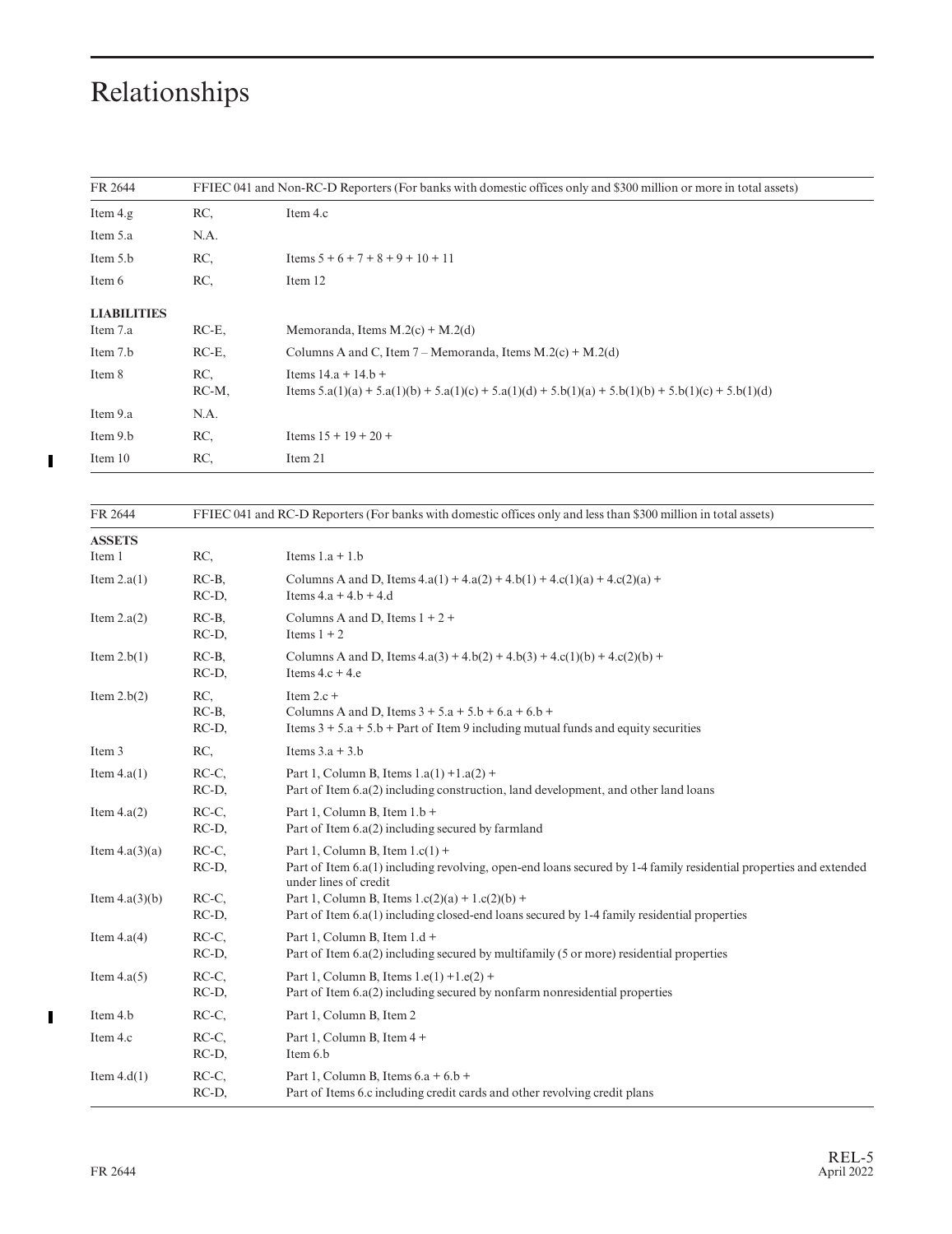| FR 2644            |                   | FFIEC 041 and RC-D Reporters (For banks with domestic offices only and less than \$300 million in total assets)                                           |
|--------------------|-------------------|-----------------------------------------------------------------------------------------------------------------------------------------------------------|
| Item $4.d(2)$      | RC-C.<br>RC-D,    | Part 1, Column B, Item 6.c +<br>Part of Item 6.c including automobiles                                                                                    |
| Item $4.d(3)$      | RC-C.<br>RC-D,    | Part 1, Column B, Item $6.d +$<br>Part of Item 6.c including other consumer loans                                                                         |
| Item 4.e           | RC-C.<br>RC-D,    | Part 1, Column B, Item 9.a +<br>Part of Item 6.d including loans to nondepository financial institutions                                                  |
| Item 4.f           | RC-C.<br>$RC-D$ , | Part 1, Column B, Part of Item 2 with others + Items $3 + 8 + 9$ , $b + 10 +$<br>Part of Item 6.d excluding loans to nondepository financial institutions |
| Item 4.g           | RC.               | Item 4.c                                                                                                                                                  |
| Item 5.a           | N.A.              |                                                                                                                                                           |
| Item 5.b           | RC,<br>RC-D,      | Items $6 + 7 + 8 + 9 + 10 + 11 +$<br>Part of Item 9 excluding mutual funds and equity securities + Item 11                                                |
| Item 6             | RC.               | Item 12                                                                                                                                                   |
| <b>LIABILITIES</b> |                   |                                                                                                                                                           |
| Item 7.a           | $RC-E$ ,          | Memoranda, Items $M(2(c) + M(2(d)))$                                                                                                                      |
| Item 7.b           | $RC-E$            | Columns A and C, Item $7 - \text{Memoranda}$ , Items M.2(c) + M.2(d)                                                                                      |
| Item 8             | RC,<br>RC-M,      | Items $14.a + 14.b +$<br>Items $5.a(1)(a) + 5.a(1)(b) + 5.a(1)(c) + 5.a(1)(d) + 5.b(1)(a) + 5.b(1)(b) + 5.b(1)(c) + 5.b(1)(d)$                            |
| Item 9.a           | N.A.              |                                                                                                                                                           |
| Item 9.b           | RC.<br>RC-D,      | Items $19 + 20 +$<br>Item 15                                                                                                                              |
| Item 10            | RC,               | Item 21                                                                                                                                                   |

| FR 2644          |                 | FFIEC 041 and Non-RC-D Reporters (For banks with domestic offices only and less than \$300 million in total assets) |
|------------------|-----------------|---------------------------------------------------------------------------------------------------------------------|
| <b>ASSETS</b>    |                 |                                                                                                                     |
| Item 1           | RC,             | Items $1.a + 1.b$                                                                                                   |
| Item $2.a(1)$    | $RC-B$          | Columns A and D, Items $4.a(1) + 4.a(2) + 4.b(1) + 4.c(1)(a) + 4.c(2)(a)$                                           |
| Item $2.a(2)$    | $RC-B$          | Columns A and D, Items $1 + 2$                                                                                      |
| Item $2.b(1)$    | $RC-B$ ,        | Columns A and D, Items $4.a(3) + 4.b(2) + 4.b(3) + 4.c(1)(b) + 4.c(2)(b)$                                           |
| Item $2.b(2)$    | RC.<br>$RC-B$ , | Item $2.c +$<br>Columns A and D, Items $3 + 5.a + 5.b + 6.a + 6.b$                                                  |
| Item 3           | RC,             | Items $3.a + 3.b$                                                                                                   |
| Item $4.a(1)$    | RC-C,           | Part 1, Column B, Items $1.a(1) + 1.a(2)$                                                                           |
| Item $4.a(2)$    | RC-C,           | Part 1, Column B, Item 1.b                                                                                          |
| Item $4.a(3)(a)$ | RC-C,           | Part 1, Column B, Item $1.c(1)$                                                                                     |
| Item $4.a(3)(b)$ | RC-C,           | Part 1, Column B, Items $1.c(2)(a) + 1.c(2)(b)$                                                                     |
| Item $4.a(4)$    | RC-C,           | Part 1, Column B, Item 1.d                                                                                          |
| Item $4.a(5)$    | RC-C,           | Part 1, Column B, Item $1.e(1) + 1.e(2)$                                                                            |
| Item 4.b         | RC-C,           | Part 1, Column B, Item 2                                                                                            |
| Item 4.c         | RC-C,           | Part 1, Column B, Item 4                                                                                            |
| Item $4.d(1)$    | RC-C,           | Part 1, Column B, Items $6.a + 6.b$                                                                                 |
| Item $4.d(2)$    | RC-C,           | Part 1, Column B, Item 6.c                                                                                          |

 $\blacksquare$ 

 $\blacksquare$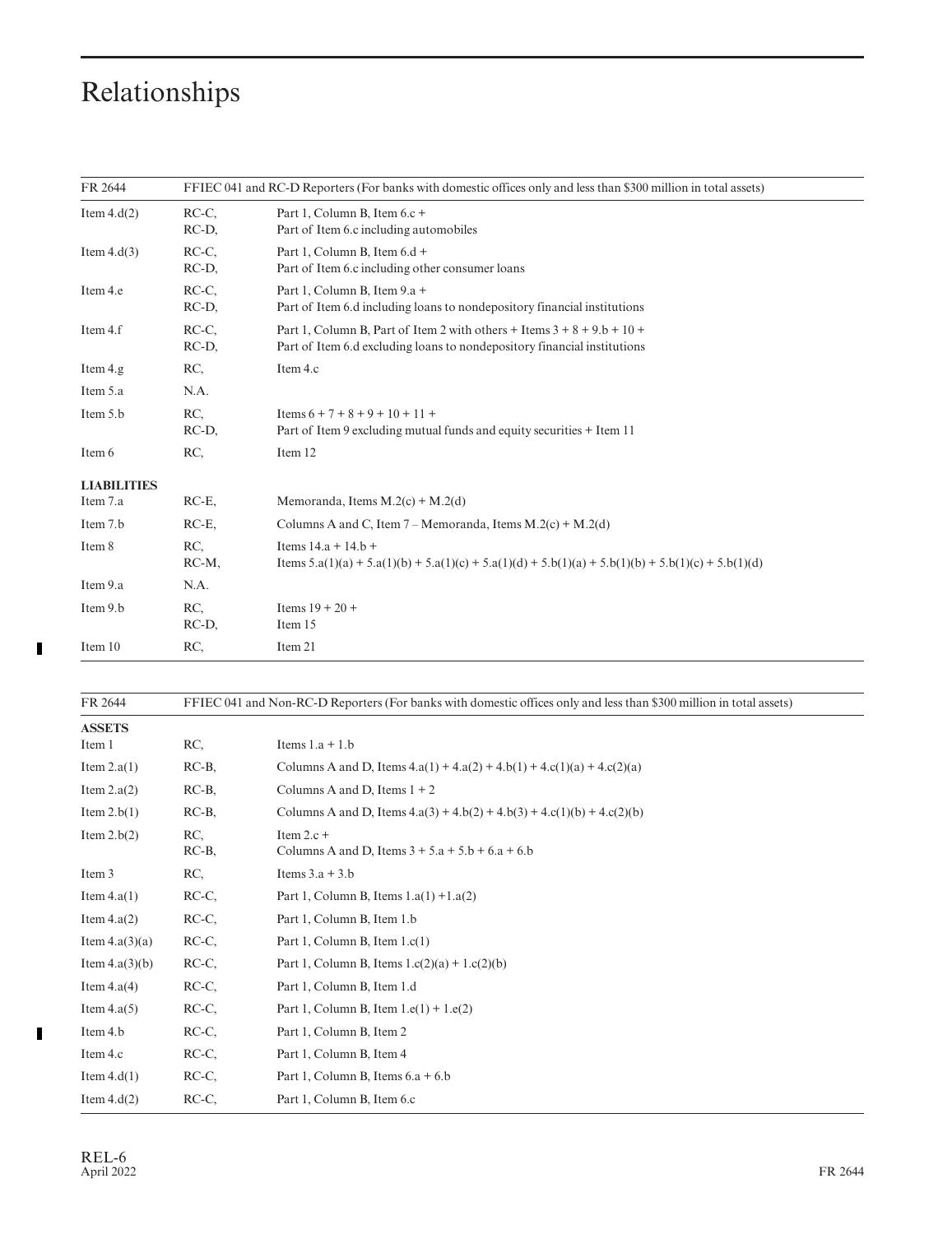| FR 2644            |                 | FFIEC 041 and Non-RC-D Reporters (For banks with domestic offices only and less than \$300 million in total assets)          |
|--------------------|-----------------|------------------------------------------------------------------------------------------------------------------------------|
| Item $4.d(3)$      | RC-C,           | Part 1, Column B, Item 6.d                                                                                                   |
| Item 4.e           | RC-C,           | Part 1, Column B, Item 9.a                                                                                                   |
| Item 4.f           | RC-C,           | Part 1, Column B, Part of Item 2 with others + Items $3 + 8 + 9$ .b + 10                                                     |
| Item 4.g           | RC,             | Item 4.c                                                                                                                     |
| Item 5.a           | N.A.            |                                                                                                                              |
| Item 5.b           | RC,             | Items $5 + 6 + 7 + 8 + 9 + 10 + 11$                                                                                          |
| Item 6             | RC,             | Item 12                                                                                                                      |
| <b>LIABILITIES</b> |                 |                                                                                                                              |
| Item 7.a           | $RC-E$ ,        | Memoranda, Items $M(2(c) + M(2(d)))$                                                                                         |
| Item 7.b           | $RC-E$ ,        | Columns A and C, Item $7 - \text{Memoranda}$ , Items M.2(c) + M.2(d)                                                         |
| Item 8             | RC,<br>$RC-M$ , | Items $14.a + 14.b +$<br>Items 5.a(1)(a) + 5.a(1)(b) + 5.a(1)(c) + 5.a(1)(d) + 5.b(1)(a) + 5.b(1)(b) + 5.b(1)(c) + 5.b(1)(d) |
| Item 9.a           | N.A.            |                                                                                                                              |
| Item 9.b           | RC,             | Items $15 + 19 + 20$                                                                                                         |
| Item 10            | RC,             | Item 21                                                                                                                      |

| FR 2644          |          | FFIEC 051 (For banks with domestic offices only and less than \$5 Billion in total assets) |  |  |
|------------------|----------|--------------------------------------------------------------------------------------------|--|--|
| <b>ASSETS</b>    |          |                                                                                            |  |  |
| Item 1           | RC,      | Items $1.a + 1.b$                                                                          |  |  |
| Item $2.a(1)$    | $RC-B$ , | Columns A and D, Items $4.a(1) + 4.b(1) + 4.c(1)(a) + 4.c(2)(a)$                           |  |  |
| Item $2.a(2)$    | $RC-B$ , | Columns A and D, Items $1 + 2$                                                             |  |  |
| Item $2.b(1)$    | $RC-B$ , | Columns A and D, Items 4.a(2) and $4.b(2) + 4.b(3) + 4.c(1)(b) + 4.c(2)(b)$                |  |  |
| Item $2.b(2)$    | RC,      | Item $2.c +$                                                                               |  |  |
|                  | $RC-B$ , | Columns A and D, Items $3 + 5.a + 5.b + 6.a + 6.b$                                         |  |  |
| Item 3           | RC,      | Items $3.a + 3.b$                                                                          |  |  |
| Item $4.a(1)$    | $RC-C$ , | Part 1, Items $1.a(1) + 1.a(2)$                                                            |  |  |
| Item $4.a(2)$    | RC-C.    | Part 1, Item 1.b                                                                           |  |  |
| Item $4.a(3)(a)$ | $RC-C$ , | Part 1, Item $1.c(1)$                                                                      |  |  |
| Item $4.a(3)(b)$ | RC-C.    | Part 1, Items $1.c(2)(a) + 1.c(2)(b)$                                                      |  |  |
| Item $4.a(4)$    | $RC-C$ , | Part 1, Item 1.d                                                                           |  |  |
| Item $4.a(5)$    | RC-C.    | Part 1, Item $1.e(1) + 1.e(2)$                                                             |  |  |
| Item 4.b         | $RC-C$ , | Part 1, Item 2                                                                             |  |  |
| Item 4.c         | $RC-C$ , | Part 1, Item 4                                                                             |  |  |
| Item $4.d(1)$    | $RC-C$ , | Part 1, Items $6.a + 6.b$                                                                  |  |  |
| Item $4.d(2)$    | $RC-C$ , | Part 1, Item 6.c                                                                           |  |  |
| Item $4.d(3)$    | $RC-C$ , | Part 1, Item 6.d                                                                           |  |  |
| Item 4.e         | $RC-C$ , | Part 1, Item 9.a                                                                           |  |  |
| Item 4.f         | RC-C,    | Part 1, Part of Item 2 with others + Items $3 + 8 + 9$ .b + 10                             |  |  |
| Item 4.g         | RC,      | Item 4.c                                                                                   |  |  |
| Item 5.a         | N.A.     |                                                                                            |  |  |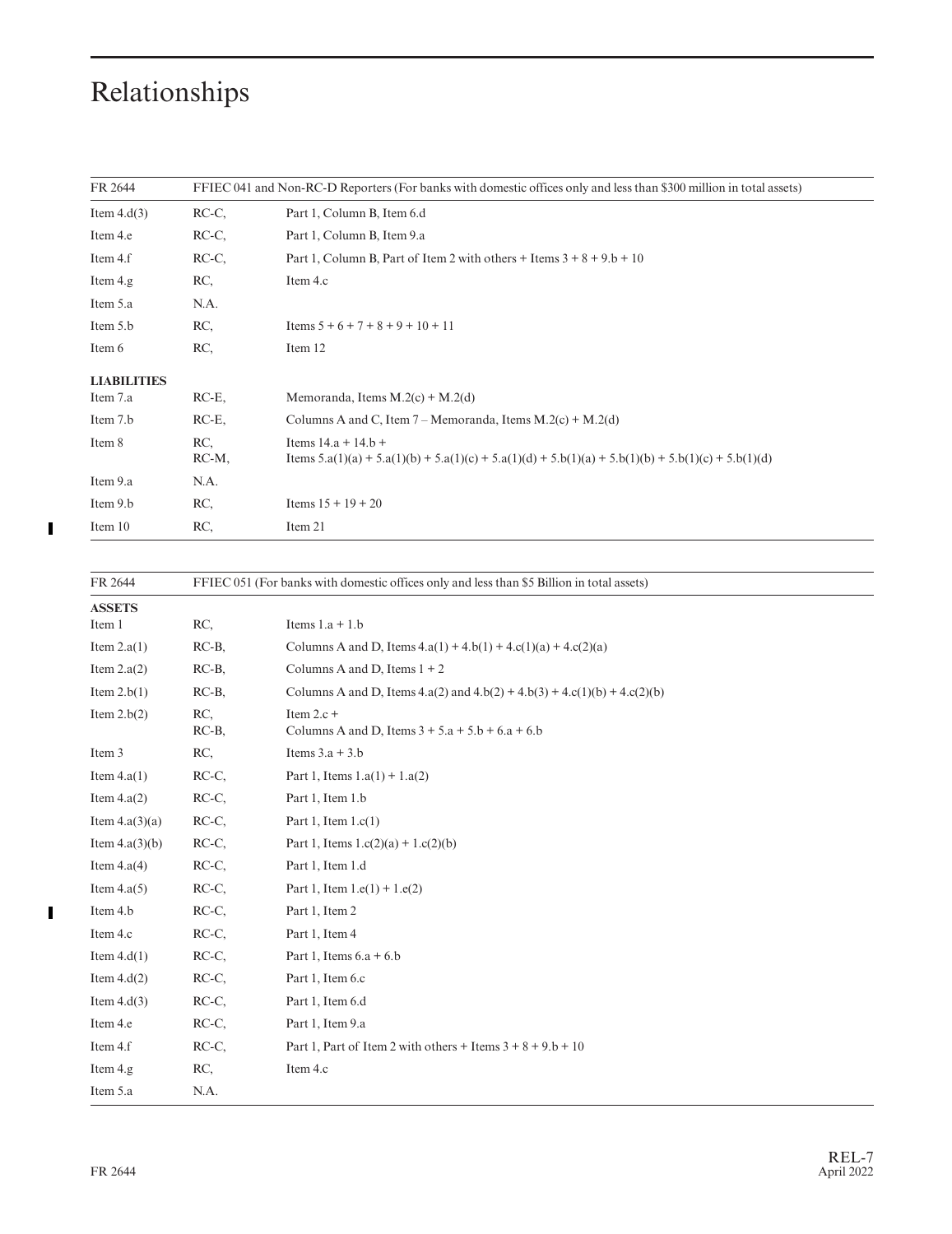$\blacksquare$ 

| FR 2644            | FFIEC 051 (For banks with domestic offices only and less than \$5 Billion in total assets) |                                                                                                     |  |
|--------------------|--------------------------------------------------------------------------------------------|-----------------------------------------------------------------------------------------------------|--|
| Item 5.b           | RC.                                                                                        | Items $5 + 6 + 7 + 8 + 9 + 10 + 11$                                                                 |  |
| Item 6             | RC.                                                                                        | Item 12                                                                                             |  |
| <b>LIABILITIES</b> |                                                                                            |                                                                                                     |  |
| Item 7.a           | $RC-E$ ,                                                                                   | Memoranda, Items $M.2(c) + M.2(d)$                                                                  |  |
| Item 7.b           | $RC-E$ ,                                                                                   | Columns A and C, Item $7 - \text{Memoranda}$ , Items M.2(c) + M.2(d)                                |  |
| Item 8             | RC.                                                                                        | Items 14.a and $14.b +$                                                                             |  |
|                    | $RC-M$ ,                                                                                   | Items 5.a(1)(a) + 5.a(1)(b) + 5.a(1)(c) + 5.a(1)(d) + 5.b(1)(a) + 5.b(1)(b) + 5.b(1)(c) + 5.b(1)(d) |  |
| Item 9.a           | N.A.                                                                                       |                                                                                                     |  |
| Item 9.b           | RC.                                                                                        | Items $15 + 19 + 20$                                                                                |  |
| Item 10            | RC,                                                                                        | Item 21                                                                                             |  |

| FR 2644                   |            | FFIEC 002 (For U.S. branches and agencies of foreign banks)                                                                                                                    |  |  |
|---------------------------|------------|--------------------------------------------------------------------------------------------------------------------------------------------------------------------------------|--|--|
| <b>ASSETS</b><br>Item 1   | А,         | Column A minus Column B, Item 6                                                                                                                                                |  |  |
|                           |            | Column A minus Column B, Items $1.c(2)(a) + 1.f(2)(a)$                                                                                                                         |  |  |
| Item $2.a(1)$             | RAL,       |                                                                                                                                                                                |  |  |
| Item $2.a(2)$             | RAL,       | Column A, Items $1.b(1) + 1.b(2) + Column A$ minus Column B, Item $1.f(1)$                                                                                                     |  |  |
| Item $2.b(1)$             | RAL,       | Column A minus Column B, Items $1.c(2)b + 1.f(2)(b)$                                                                                                                           |  |  |
| Item $2.b(2)$             | RAL,       | Column A minus Column B, Items $1.c(1) + 1.c(3) + 1.c(4) + 1.f(3) + 1.f(4)$                                                                                                    |  |  |
| Item 3                    | RAL,       | Column A minus Column B, Items $1.d(1)(a) + 1.d(1)(b) + 1.d(1)(c) + 1.d(2)(a) + 1.d(2)(b) + 1.d(2)(c)$                                                                         |  |  |
| Item $4.a(1)$             | C,<br>RAL, | Column A minus Column B, Item 1.a +<br>Memoranda, Column A minus Column B, Part of Item 5.a(2) including construction, land development, and<br>other land loans               |  |  |
| Item $4.a(2)$             | C,         | Column A minus Column B, Item 1.b +                                                                                                                                            |  |  |
|                           | RAL,       | Memoranda, Column A minus Column B, Part of Item 5.a(2) including secured by farmland                                                                                          |  |  |
| Item $4.a(3)(a)$          | C,         | Part 1, Column A minus Column B, Item $1.c(1)$ +                                                                                                                               |  |  |
|                           | RAL,       | Memoranda, Column A minus Column B, Part of Item 5.a(1) including revolving, open-end loans secured by 1-4<br>family residential properties and extended under lines of credit |  |  |
| Item $4.a(3)(b)$          | C,         | Part 1, Column A minus Column B, Item 1.c(2) +                                                                                                                                 |  |  |
|                           | RAL,       | Memoranda, Column A minus Column B, Part of Item 5.a(1) including closed-end loans secured by 1-4 family<br>residential properties                                             |  |  |
| Item $4.a(4)$             | C,         | Part 1, Column A minus Column B, Item 1.d +                                                                                                                                    |  |  |
|                           | RAL,       | Memoranda, Column A minus Column B, Part of Item 5.a(2) including secured by multifamily (5 or more) resi-<br>dential properties                                               |  |  |
| Item $4.a(5)$             | C,         | Part 1, Column A minus Column B, Item 1.e +                                                                                                                                    |  |  |
|                           | RAL,       | Memoranda, Column A minus Column B, Part of Item 5.a(2) including secured by nonfarm nonresidential loans                                                                      |  |  |
| Item 4.b                  | C,         | Part 1, Column A minus Column B, Items $2.a(1) + 2.a(2)$                                                                                                                       |  |  |
| Item 4.c                  | C,         | Part 1, Column A minus Column B, Items 4.a + 4.b +                                                                                                                             |  |  |
|                           | RAL,       | Memoranda, Column A minus Column B, Item 5.b                                                                                                                                   |  |  |
| Item $4.d(1)$             | N.A.       |                                                                                                                                                                                |  |  |
| Item $4.d(2)$             | N.A.       |                                                                                                                                                                                |  |  |
| Item $4.d(3)$<br>Item 4.e | N.A.<br>C, | Part 1, Column A minus Column B, Item 3 +                                                                                                                                      |  |  |
|                           | RAL,       | Memoranda, Column A minus Column B, Part of Item 5.c including loans to other financial institutions                                                                           |  |  |

╏